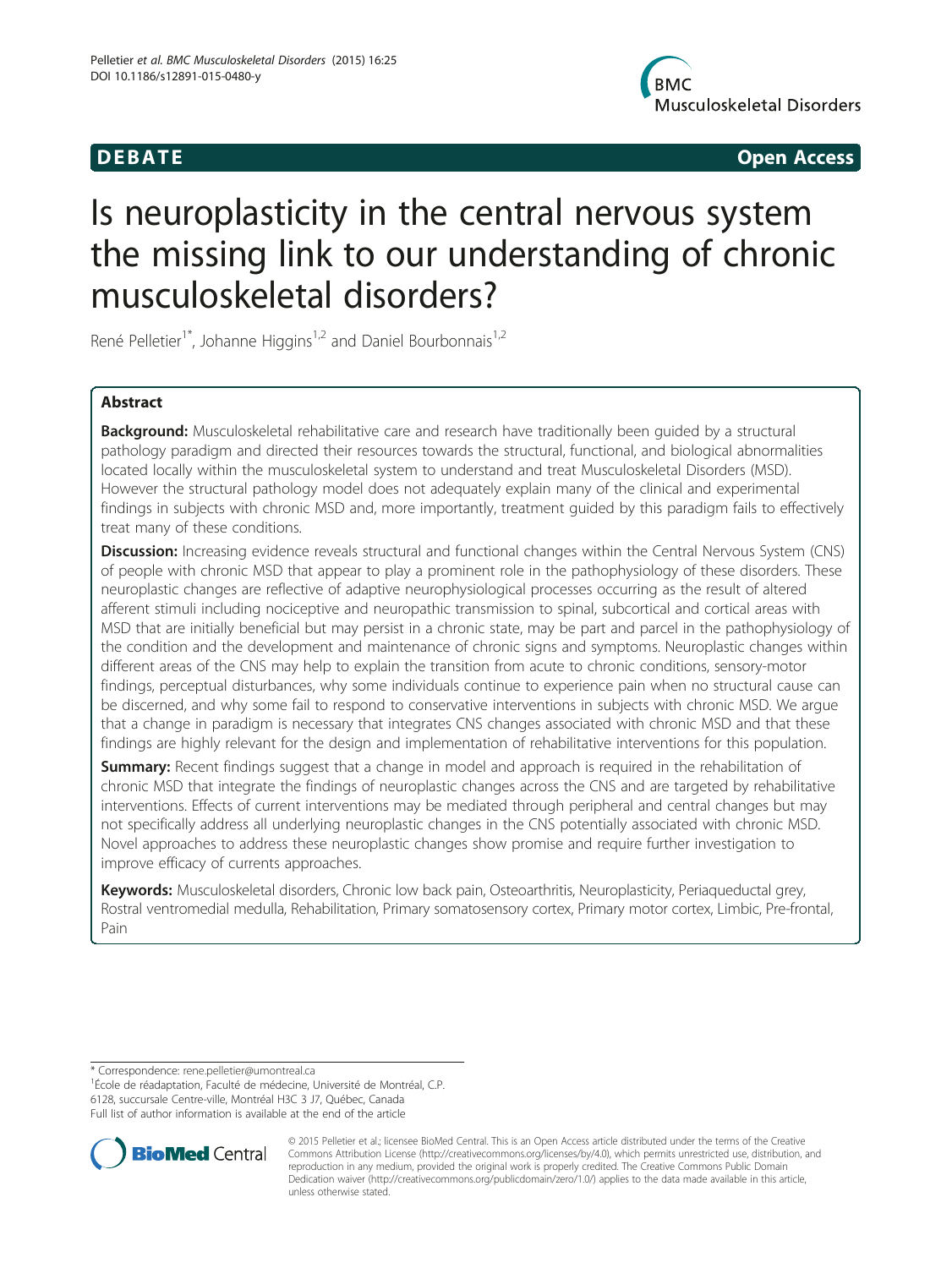### Background

The treatment of Musculoskeletal Disorders (MSD) has been guided by a structural-pathology paradigm where the source of dysfunctions associated with the injury are to be found locally at the site of injury, the premise of "end organ dysfunction" [[1\]](#page-8-0). The structural-pathology paradigm helps to comprehend and guide treatment effectively in acute MSD. There are however many unanswered questions and discrepant findings with chronic MSD where the structural-pathology paradigm fails as a working model for comprehension, research and in treatment. These include allusive questions such as why diagnostic findings correlate poorly with pain and dysfunction, the presence of bilateral findings with unilateral injuries, why a large proportion of persons with damage to musculoskeletal structures are asymptomatic, why some persons heal and others develop chronic MSD, and persisting sensory motor abnormalities [[2-6\]](#page-8-0). In an attempt to better understand the clinical and experimental manifestations of these disorders researchers have expanded their scope of inquiry to include neurophysiological processes and plasticity within the Central Nervous System (CNS) associated with MSD.

Neuroplasticity is an intrinsic fundamental neurophysiological feature that refers to changes in structure, function and organisation within the nervous system that occurs continuously throughout a person's lifetime [[7-10](#page-8-0)]. Recent studies have revealed structural and functional changes within the CNS of people with chronic MSD. These changes are believed to be reflective of adaptive neurophysiological processes occurring with MSD that are initially beneficial and aid in the healing process by protecting the injured structures from further insult. In a chronic state, the structural pathology paradigm dictates that that these neuroplastic changes associated with chronic MSD are secondary to the injury and result from ongoing altered sensory transmission arising from the area of the musculoskeletal injury. Clinical and experiment findings however challenge this belief and demonstrate that neurophysiological adaptations may persist and be implicated in the development and maintenance of chronic signs and symptoms, possibly in lieu of healing to the peripheral musculoskeletal structures or co-existing with peripheral mechanisms [[1,11](#page-8-0)]. It has recently been proposed that chronic pain associated with MSD is the result of imprinting, an implicit and/or explicit learned response that has formed a maladaptive memory sustaining the persistence of chronic pain [\[12](#page-8-0)-[15](#page-8-0)]. According to this hypothesis, associative learning resulting from the initial trauma and subsequent events that reinforces the concurrent pairing between movement and pain results in an aversive association that is reflected and maintained by plastic changes in the meso-limbic and prefrontal areas [\[15\]](#page-8-0).

This article will argue that neuroplastic adaptations and their effects may initially result from structural injury, but in chronic conditions contribute to the pathophysiology of the condition possibly even in the absence of any continued anatomical/structural insult to musculoskeletal structures. These neuroplastic changes explain many of the experimental and clinical findings present in subjects with chronic MSD. These changes result in sensory amplification [[16\]](#page-8-0), changes in sensory and motor representations [\[17-19](#page-8-0)] resulting in perceptual changes in body image [[20,21\]](#page-8-0), changes in motor control [\[22\]](#page-8-0), bilateral experimental findings [[23-25](#page-8-0)], the persistence and amplification of pain [[16](#page-8-0),[26](#page-8-0)], and why some individuals transit from acute to chronic disorders [\[27,28\]](#page-8-0). Further evidence arguing to the importance of these neurophysiological adaptations stem from recent studies targeting neuronal processes appear to restore function and decrease pain [\[14,29,30](#page-8-0)]. These findings are highly relevant for the design and implementation of rehabilitative interventions for MSD which when guided by the structuralpathology paradigm have limited success in the treatment of many of these chronic conditions [\[31\]](#page-8-0). If neuroplastic changes in the CNS are not simply an epiphenomenon but are part and parcel to the pathophysiological process in chronic MSD, interventions that target these underlying pathophysiological mechanisms have the greatest chance of success [[32](#page-8-0)]. Current conventional interventions in rehabilitation do not usually address underlying neuroplastic changes in the CNS associated with MSD [\[32](#page-8-0)] and the incapacity to effectively treat these chronic MSD stem as they are incomplete and/or misdirected [\[1,31,33](#page-8-0)-[35](#page-8-0)].

# **Discussion**

The structural pathology paradigm is guided by the inherent belief that pain and other neurophysiological changes are secondary to local structural insult to musculoskeletal structures. Both in animal and human studies, it is apparent that local and systemic inflammatory responses, cellular and vascular proliferative changes as well as degeneration and fibrosis are all hallmarks of chronic and overuse MSD [[34,36](#page-8-0)[-41](#page-9-0)]. Injury to musculoskeletal structures, inflammatory mediators, and subsequent fibrosis change the mechanics of muscles and connective tissues affecting their physical properties and these in turn impact sensory receptor activity and transmission [\[11,34,](#page-8-0)[42](#page-9-0)-[46\]](#page-9-0). Under the structural-pathology paradigm neurophysiological consequences, with the exception of damage to the nerve(s), is secondary and should disappear when normal tissue properties are restored and receptor activity, sensory transmission, and perception should renormalize to reflect the state of the healed structure(s). Within this paradigm pain is simply a symptom and reflects the degree of damage to the musculoskeletal structure and associated biological responses locally in the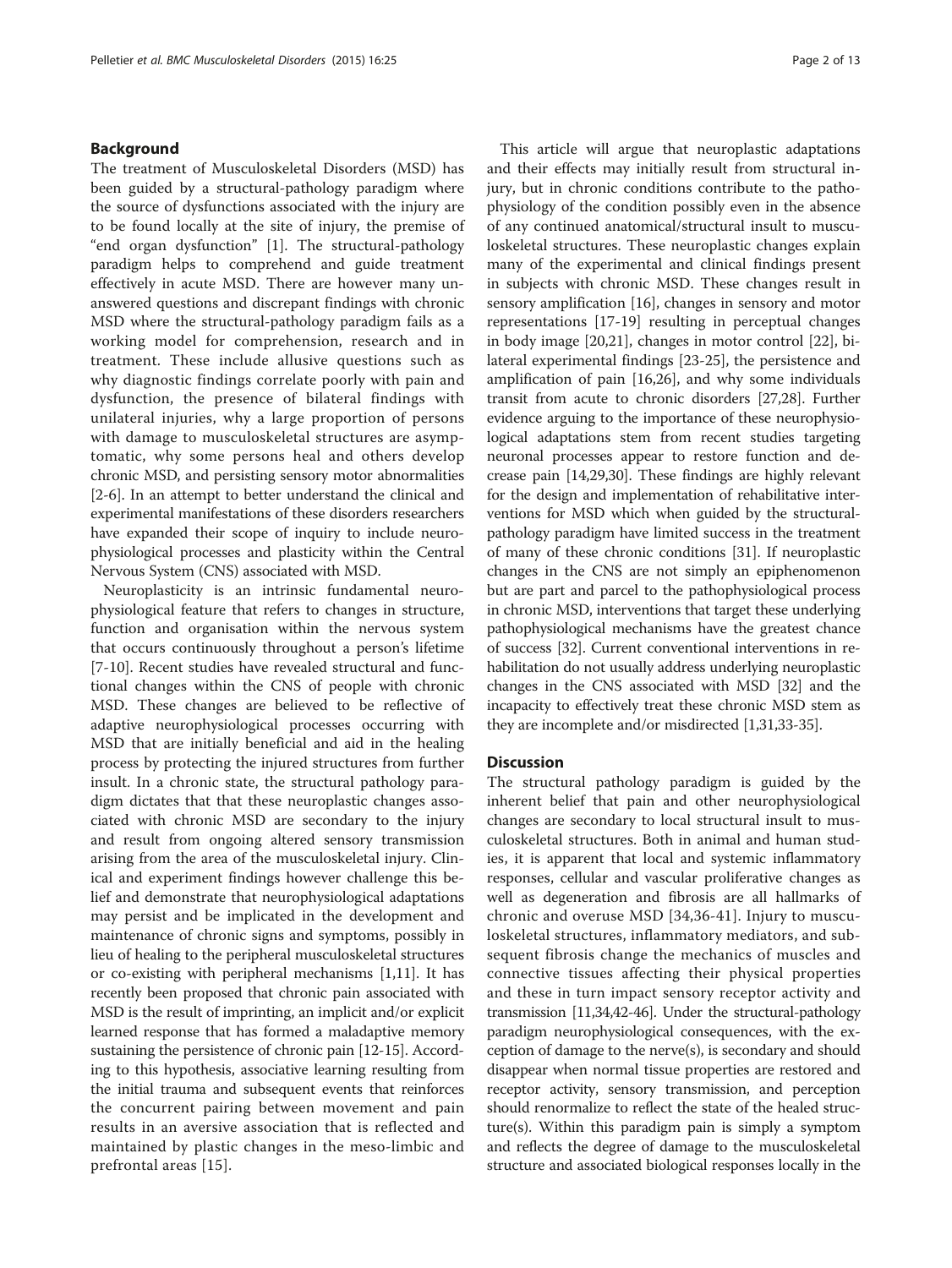area of injury. This viewpoint is supported by the findings that demonstrates the reversal of some, but not all Central Nervous System (CNS) changes when anatomical insult to musculoskeletal structures and pain disappears [\[47,48](#page-9-0)].

This paradigm however fails to explain many of the experimental findings with chronic MSD. For example, on a population level anatomical insult to musculoskeletal structures correlates poorly with diagnostic findings and these across a wide range of musculoskeletal disorders [[2-6\]](#page-8-0). Therefore structural damage to musculoskeletal structures alone cannot always fully explain the presence of signs and symptoms in chronic MSD. Cognitive based interventions that involve education of pain processing and faulty beliefs regarding pain and movement yield better outcomes, between 10-20% improvement in disability and performance scales [\[49\]](#page-9-0), than interventions involving education of anatomical and structural basis of injury [[49](#page-9-0)-[52\]](#page-9-0) suggesting that central rather than peripheral influences play a key role in the clinical and experimental manifestation of at least some chronic MSD [[51](#page-9-0)], and that clinical interventions aimed to modify the central processing of pain should be further evaluated and compared to clinical interventions targeting peripheral mechanisms.

### Principles of experience dependent plasticity

Neuroplasticity refers to changes in neuronal properties, structure and organization and is the manner in which the nervous system encodes new experiences. Neuroplastic changes have been demonstrated in response to experience and behaviour [\[53-56\]](#page-9-0), motor learning [[57-62\]](#page-9-0), pain [[17](#page-8-0)[,63](#page-9-0)-[65](#page-9-0)], injury [\[66,67\]](#page-9-0), sensory stimuli [\[68-71\]](#page-9-0), and cognitive processes [\[53,56,72,73](#page-9-0)]. Changes can be transient, reflecting the adaptability of the sensorimotor system to respond to internal and environmental demands and can occur over short training periods [\[74,75\]](#page-9-0). Neuroplastic changes in sensory-motor areas are stimulus driven and result in lasting neuroplastic changes when the internal and external pressures are repetitive, salient, involve learning and require sustained attention [[7,](#page-8-0)[53,54,76-78](#page-9-0)]. Neuroplastic changes have been observed in different areas of the CNS including the spinal cord, subcortical and cortical areas.

# Plasticity in the spinal cord and brain stem with chronic MSD

Sensory testing has demonstrated changes in sensory transmission and processing across a number of MSD including osteoarthritis (OA) [[79](#page-9-0),[80\]](#page-9-0), Patella-Femoral Pain Syndrome (PFPS) [\[81](#page-9-0)], tendinitis [[82](#page-9-0)], Lateral Epicondylitis (LE) [\[83](#page-9-0)], Carpal Tunnel Syndrome (CTS) [[84](#page-9-0)], lumbar [[85\]](#page-9-0) and cervical injuries including whiplash [[86](#page-9-0)]. These studies include findings of changes in perception threshold to noxious and innocuous stimuli, but also other sensory alterations including stimuli being processed more

slowly, incorrect localization, and decreased accuracy in recognition of tactile stimulation [\[43,79,81](#page-9-0)-[85](#page-9-0)[,87-92](#page-10-0)]. These changes have been demonstrated bilaterally and in sites remote to the initial injury [\[81,83,](#page-9-0)[93](#page-10-0)]. Proprioceptive deficits include increased errors in repositioning [[94](#page-10-0)-[96](#page-10-0)], decreased position sense and ability to detect joint motion [\[97,98](#page-10-0)], difficulty to adopt postures seen on a photograph [\[87,89](#page-10-0)] across a number of MSD.

Although not all studies involving subjects with chronic MSD demonstrate altered sensory transmission [[99\]](#page-10-0) many studies with chronic MSD demonstrate augmented nociceptive transmission involving responsiveness to normally sub threshold nociceptive stimuli that results in hyperlagesia, an increase in nociceptive transmission and pain perception, indicative of an altered stimulus–response relationship to nociceptive stimuli, a process called Central Sensitization [[16,26](#page-8-0),[83-85](#page-9-0)[,100-102](#page-10-0)]. This is a normal, adaptive and reversible process that is biologically advantageous to protect the injured structure from further insult and is a consistent notion within the structuralpathology paradigm [[26\]](#page-8-0).

Neurophysiological changes also result in the amplification of noxious and innocuous stimuli within the dorsal horn of the spinal cord that persist in chronic pain states. These changes are reflective of processes similar to experience dependent plasticity and result from segmental, spinal and supraspinal processes that modulate membrane excitability and affect inhibitory and facilitatory processes within the spinal cord (see [[16](#page-8-0)]). Some dorsal horn nociceptive neurons develop increased receptor field size (wide-dynamic range neurons) responding to nociceptive and cutaneous stimuli that results in secondary hyperalgesia and allodynia (spread and perception of pain with innocuous stimulation) [\[16\]](#page-8-0).

The supraspinal influences on dorsal horn nociceptive transmission include descending pain modulatory systems including the Periaqueductal grey (PAG)-Rostral Ventromedial (RVM) pathway. Under normal circumstances these systems inhibit the transmission of nociceptive stimuli in the dorsal horn of the spinal cord [[103](#page-10-0)]. There exists convincing evidence in animal models that these descending modulatory systems are disrupted in chronic pain subjects shifting from a state of inhibition to a mal-adaptive state of facilitation amplifying the transmission of nociceptive stimuli, contributing to the process of central sensitization, and perpetuating the augmented transmission of neuropathic stimuli [\[16,](#page-8-0)[45](#page-9-0),[103](#page-10-0)]. For example, an increase in activity of cells that project to the dorsal horn of the spinal cord from the RVM that facilitate the transmission of noxious stimuli is present only in animals with neuropathic pain behaviours [\[104\]](#page-10-0). The microinjection of lidocaine into the RVM, causing a temporary cessation of neuronal activity, and an ipsilateral lesion of the dorsal lateral funiculus that house neuronal projections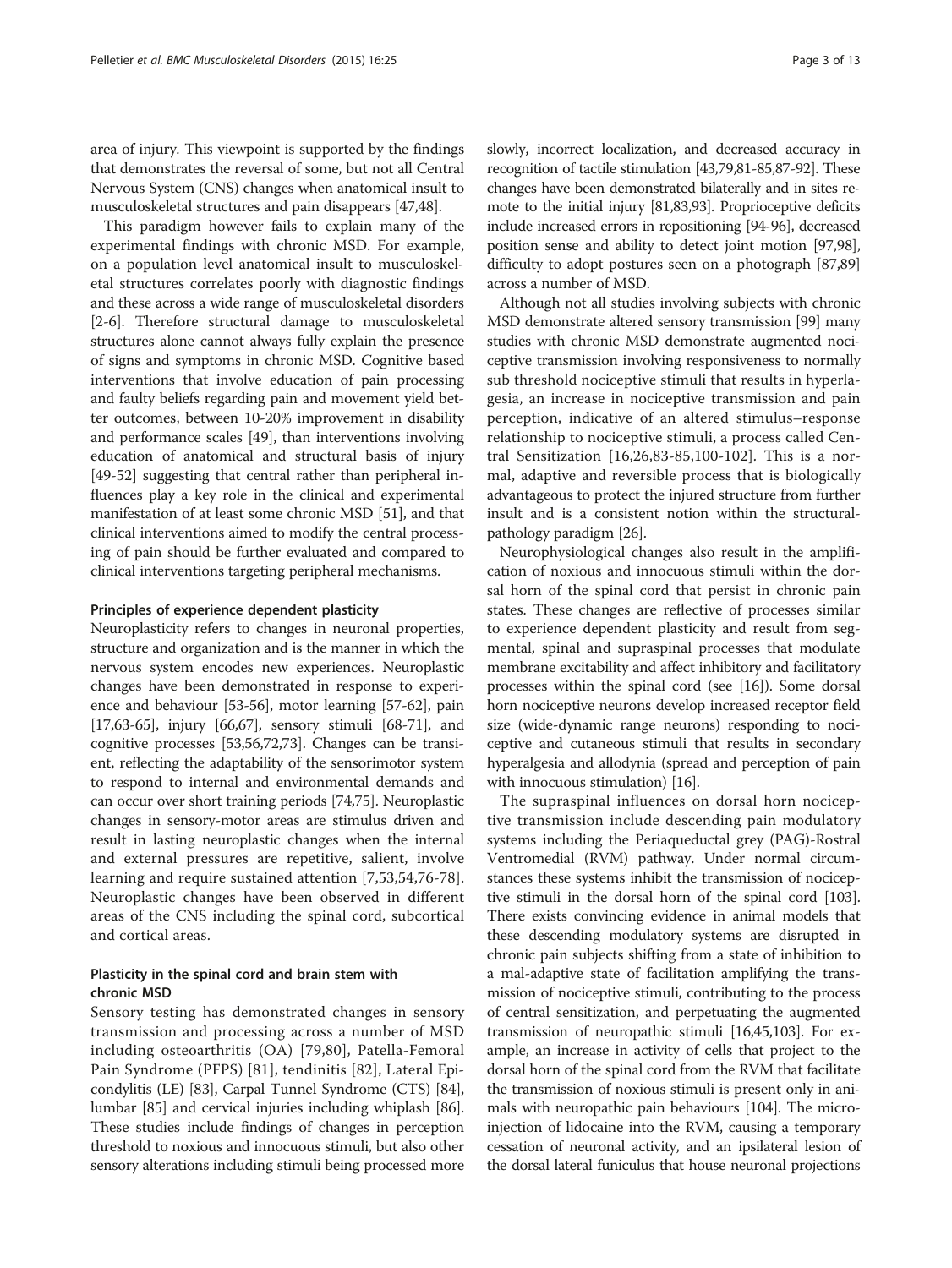from the RVM towards the dorsal horn both decrease the threshold to elicit withdrawal reflexes, indicative of increased pain perception and that neuronal activity of the RVM is facilitating the transmission of nociceptive/neuropathic stimuli [[105](#page-10-0)]. Electrical stimulation of the RVM paired with cutaneous stimulation recorded from second order spinal nociceptive neurons results in a 130% increase in neuronal activity [\[106\]](#page-10-0). In CLBP patients there is a decrease in PAG cerebral blood flow not seen in healthy control subjects suggestive of decreased neuronal activity [[107](#page-10-0)]. In humans there is evidence that the a test noxious stimulus, under normal circumstances, is inhibited by a preceding noxious conditioning stimulus, a process called Conditioned Pain Modulation [\[108\]](#page-10-0), and is disturbed in subjects in some MSD and chronic pain states [\[108,109](#page-10-0)]. Collectively the results from these studies demonstrate that the PAG-RVM pathway not only facilitates nociceptive transmission in the dorsal horn of the spinal cord but actually perpetuates the transmission of pain. This argues against a peripherally driven source of augmented nociceptive/neuropathic transmission and for a centrally mediated mechanism perpetuating the transmission of afferent stimuli that is inconsistent with the structural-pathology paradigm.

Neuroplastic changes amplifying sensory transmission have functional implications. Subjects demonstrating central sensitization, hypersensitivity and allodynia have a poorer prognosis to treatment including surgical interventions for varied MSD [[12,](#page-8-0)[100,110,111](#page-10-0)]. Furthermore, studies in both animals and humans demonstrate that altered sensory transmission may result in changes in neuronal properties and organization within different subcortical and cortical areas including the thalamus, primary somatosensory cortex (S1) and the primary motor cortex (M1) implicated in sensory transmission, perception and motor control [[112,113\]](#page-10-0).

# Neuroplastic changes in the primary somatosensory cortex and perceptual changes with MSD

Studies of cortical properties and organisation within the sensorimotor areas have been performed with subjects with PFPS [\[114\]](#page-10-0), anterior cruciate ligament (ACL) deficiency and reconstruction [\[33,](#page-8-0)[115-117\]](#page-10-0), CLBP [\[17-19,](#page-8-0)[118-121](#page-10-0)], cervical pain and whiplash injury [[91,122](#page-10-0)], rotator cuff tears [[123,124\]](#page-10-0), dystonia [\[125-129\]](#page-10-0) and CTS [\[130](#page-10-0)-[133\]](#page-10-0). These studies suggest that neuronal properties, organization, and morphometric changes are present in subjects with chronic MSD. For example, subjects with CLBP demonstrate a 2.5 cm shift of the somatotopic representation in S1 [[17](#page-8-0)[,121](#page-10-0)] and grey matter volume changes that correlate with chronicity of symptoms [[134,135](#page-10-0)]. Studies in subjects with CTS reveal changes along the afferent pathway in the spinal cord, brain stem and S1 [\[131](#page-10-0)], a decrease in grey matter volume [\[133](#page-10-0)] and a loss of spatially segregated

representations of digits 2 and digits 3 in the contralateral S1 that correlate with changes in nerve conduction velocity [[131,133](#page-10-0)[,136](#page-11-0)]. Somatotopic re-organisation in CTS subjects are specific to the nature of sensory stimuli as the representation of the digits in S1 is decreased with pain and increased with paraesthesia [\[130](#page-10-0)].

In the perspective of the structural-pathology paradigm, these changes in S1 associated with MSD may simply be reflective of altered peripheral sensory transmission reflective of altered afferent peripheral sensory stimuli and transmission occurring as the result of insult to musculoskeletal structures and inflammation. Studies in nonhuman primates with peripheral de-afferentation and spinal cord injury demonstrate degeneration in the cuneate nucleus of the brainstem, an area that contains axons from the dorsal root ganglion transmitting cutaneous and proprioceptive stimuli, as well as somatotopic reorganization in an area of the thalamus (ventral posterior lateral nucleus) that transmits sensory afferent stimuli to S1. The changes in S1 in these studies mirror the changes found in the thalamus suggesting that the changes in sensory afference including noxious, cutaneous, and possibly proprioceptive afferent transmission are implicated in S1 reorganization [[112,113](#page-10-0)]. However, should altered afferent transmission persist, potentiated by functional changes in the brain stem and the spinal cord, neurophysiological changes appear to result in behavioural and functional implications that are not simply a reflection of altered sensory afference.

There is growing evidence that pain associated with MSD such as osteoarthritis and CLBP may be, at least in part, the result of the plasticity of the sensory representation of the body and perceptual disturbances [\[137-139](#page-11-0)]. Distortions in body image have been found in a range of conditions where cortical reorganization in S1 are present including Phantom Limb Pain (PLP), Complex Regional Pain Syndrome (CRPS) and in CLBP [[14,20,](#page-8-0)[140-142](#page-11-0)]. These changes include the sensation of abnormal size, shape, swelling, and position [[30](#page-8-0)]. Perceptual changes may also arise from abnormal or conflicting sensory and/or motor inputs [\[143](#page-11-0),[144\]](#page-11-0). Perceptual changes also have functional implications. Incongruence and manipulation between sensory and motor input has been shown to cause sensory disturbances, and aggravate symptoms and pain [\[145](#page-11-0)]. Modulation of the shape and size of a limb can impact tactile acuity and pain [\[146](#page-11-0)]. Visual distortion of the hands in subjects with osteoarthritis helps to decrease pain [\[137](#page-11-0)]. Interventions targeting changes in somatotopic reorganization through the use of sensory discriminative training and visual distortion can renormalize the S1 representation and decrease pain [[30](#page-8-0)[,139,147-149](#page-11-0)]. The modulation of the size of the limb can alter subjective feelings of pain and motor imagery can cause an increase in pain and swelling that cannot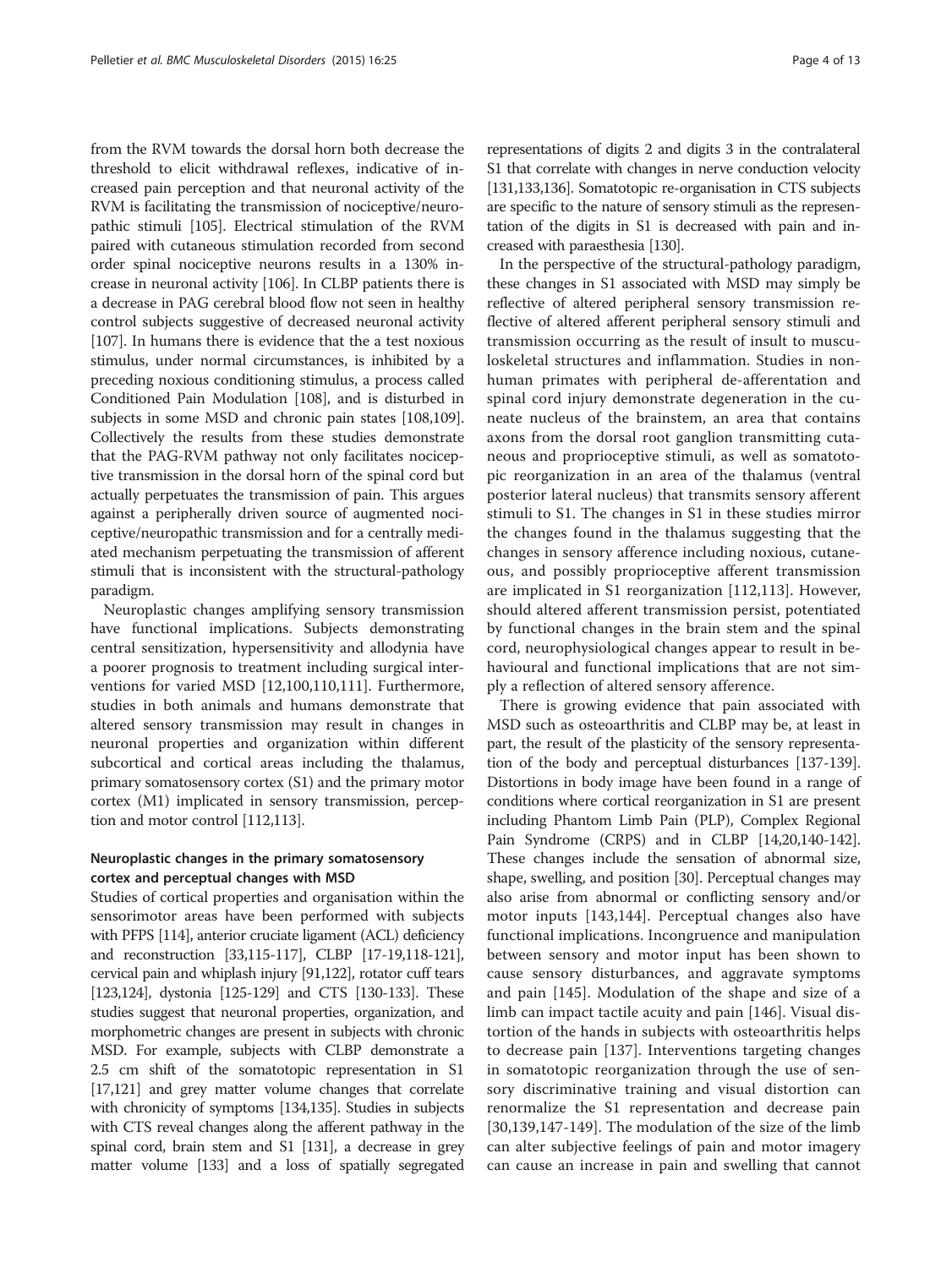be attributed to increased peripheral sensory afference arising from nociceptors or peripheral neural injury [[142,150](#page-11-0)]. The persistence of abnormal motor imagery in recurrent low back subjects is also believed to be reflective of ongoing disruption of cortical maps even in the absence of pain [\[151](#page-11-0)]. These findings support the belief that structural injury to musculoskeletal structures are not the only driver of pain and dysfunction, CNS changes play an active role in the pathophysiology of chronic pain conditions, and interventions that target these CNS changes may decrease pain, improve function, and even affect mechanisms involved in the local biological response to injured structures such as swelling.

#### Changes in primary motor cortex associated with MSD

Studies that investigate changes in the properties, function and organisation within the primary motor cortex (M1) of subjects with different MSD have been performed, of which the majority utilise Transcranial Magnetic Stimulation (TMS). TMS produces a high intensity electrical pulse resulting in a magnetic field perpendicular to the stimulating coil. The magnetic pulse traverses the skull and when applied over the motor cortex with sufficient intensity, can depolarize corticospinal neurons directly or indirectly. This stimulation results in the depolarization of different motoneuron pools within the spinal cord and an electromyographic response, the Motor Evoked Potential (MEP) can be recorded. Utilising different parameters of stimulation and experimental protocols, TMS allows for the appreciation of corticospinal excitability, inhibitory and facilitatory processes, and somatotopic organization of corticospinal neurons. Studies of corticospinal excitability have been performed in subjects with various MSD including PFPS [\[114\]](#page-10-0), ACL deficiency [[117](#page-10-0)], CLBP [\[18,19](#page-8-0)[,119,120](#page-10-0)[,152,153](#page-11-0)], and Rotator Cuff Tears [[123,124\]](#page-10-0). Collectively these studies demonstrate changes in corticospinal excitability that correlate with pain and disability scores. Changes in motor behaviour that are present in subjects with CMSD appear to be largely mediated by changes in the cortical areas including M1. Inhibition of corticospinal output is increased in experimentally induced muscle pain resulting in decreased motor responses to TMS at rest [[154](#page-11-0)] and increased corticospinal output during forceful muscle contractions [\[155,156](#page-11-0)]. Findings from these studies appear to be consistent with the experimental findings that demonstrate variable motor control changes including reorganization of motor unit recruitment both within and between muscles in an attempt to minimize the motor consequences associated with chronic MSD (see [\[11,22,](#page-8-0)[65](#page-9-0)]), co-activation of muscles and overlapping of muscle/movement representations in M1 [\[19,22\]](#page-8-0), and variations in corticospinal output in an attempt to maintain constant force under painful conditions and compensate for increased inhibition [\[155\]](#page-11-0).

In a series of experiments Tsao and his colleagues investigated the properties and organization of the representation of muscles in the lumbar spine within M1 in subjects with CLBP. They demonstrated that the area of corticospinal recruitment of muscles of the lumbar spine in M1 is altered in CLBP subjects [\[18\]](#page-8-0). These changes correlate with changes in motor recruitment [\[18,19](#page-8-0)]. Motor skill learning involving exercises to specifically recruit the transverse abdominus muscle, but not a walking exercise, could restore the representation within M1 and EMG activation pattern in CLBP subjects to that seen in healthy controls [[118\]](#page-10-0). The changes in the representation of the movements elicited by the trunk muscles in M1 are associated with the impaired activation of these muscles and may underpin changes in motor activation, specifically the inability to selectively recruit these muscles. This, in turn is consistent with the increased activation of superficial muscles in this population when performing movements [[157\]](#page-11-0) and the altered activation of the multifidus that has been demonstrated in patients with recurrent LBP [\[158,159\]](#page-11-0). These studies demonstrate that neuronal properties and organisation within M1 are modified in CLBP subjects and that intervention specifically targeting these representational changes improve function and decrease pain.

The relationship between the plastic changes in the spinal cord, brain stem and cortical sensori-motor areas are complex. Experimental findings suggest the possibility of two-way causality, where altered sensory input including enhanced nociceptive/neuropathic stimuli, altered cutaneous and proprioceptive input affects sensorimotor organisation and processes within the CNS, and these changes in turn affect perception, pain, and motor control processes contributing to the pathophysiology of the condition [[137,138](#page-11-0)]. If these processes remain present for a substantial period of time they may result in lasting neurophysiological adaptations that may become imprinted and can outlive the insult to peripheral musculoskeletal structures [\[14,15\]](#page-8-0). It is important to note that a return to before injury sensory transmission and the performance of repetitive strengthening exercises may not be sufficient to return the neuronal properties and organization within the sensorimotor areas to a pre-injury state [\[160\]](#page-11-0). Specific interventions addressing these neuroplastic changes in sensorimotor areas appear to be required. Repetitive unskilled movements do not result in neuroplastic changes in M1 [[57,76](#page-9-0)]. Motor skill training however has proven successful in the treatment of some musculoskeletal conditions, improves task performance and helps promote neuroplastic changes in M1 [\[53,](#page-9-0)[118](#page-10-0)[,161-165\]](#page-11-0). These findings are suggestive that the neuroplastic changes in the sensory-motor areas are implicated in the pathophysiology of some chronic MSD and should impact rehabilitative treatments.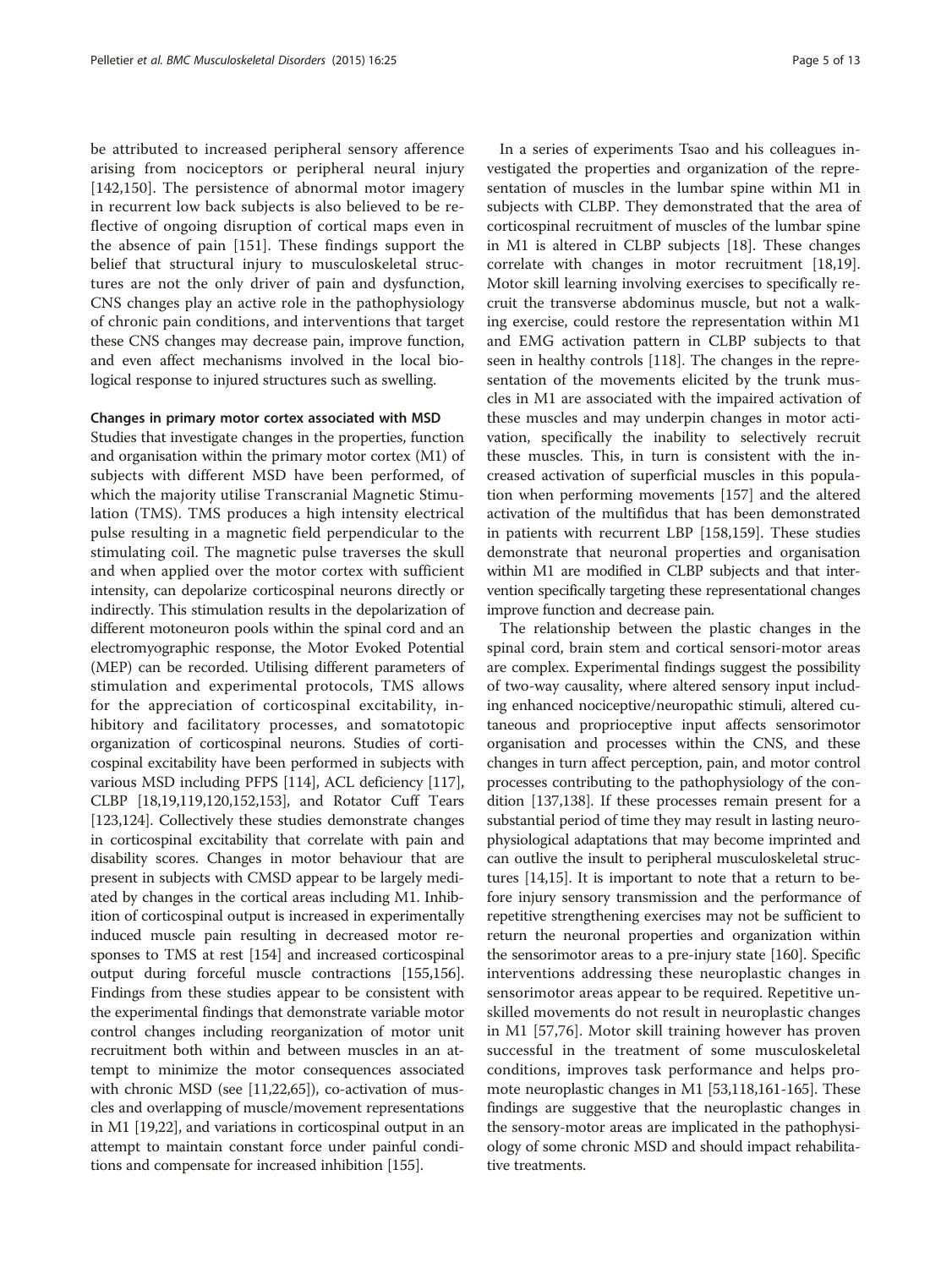#### Role of pain in CNS plasticity

Findings from experimental studies do provide convincing evidence that pain provides an impetus for CNS changes with MSD. Experimentally induced pain impacts neuronal properties and organisation in S1 and M1 [\[153](#page-11-0),[166\]](#page-11-0) and subjects with chronic pain associated with unilateral herpes simplex virus have a decreased representation between digits 1–5 in the contralateral S1 [[167\]](#page-11-0). Although the causal relationship between pain and cortical reorganization has not been definitively established with MSD, the evidence suggests that pain is a driver of cortical re-organization. In other conditions where re-organisation in S1 is present there is a renormalisation with the attenuation of pain [\[168](#page-11-0),[169\]](#page-11-0) and some, but not all, of the morphological changes in brain grey matter volume and changes in cortical somatotopy return to those seen in normal healthy subjects when pain is eliminated [[47,48](#page-9-0),[168,169\]](#page-11-0).

However pain alone is neither necessary nor sufficient to drive neuroplastic changes. Dystonia and CTS are both conditions where researchers have demonstrated neuroplastic changes in M1 and S1 in the absence of pain. Focal hand dystonia involves a loss of individual control of the digits of the hand that results from rapid repetitive motor actions of the fingers. These movements result in blurring of the representation of the digits with loss of spatial segregation [\[127-129\]](#page-10-0). Subjects with recurrent low back pain continue to demonstrate abnormal motor control in the absence of pain possibly reflecting continued reorganisation of neuronal properties and organisation in M1 [[170](#page-11-0)-[172](#page-11-0)]. Behavioural interventions that help to restore somatotopic organisation also improve function and decrease pain suggesting the possibility of two way causality between pain and sensorimotor representations [[173](#page-11-0)].

Although pain provides an impetus for neuroplastic changes in the CNS, other forms of stimuli, cognitive processes and behaviours can induce plastic changes. Studies in animals, healthy human and neurologically compromised human subjects have demonstrated that repetition and attention/salience are important factors inducing neuroplastic changes in S1 and M1 [[7,](#page-8-0)[77](#page-9-0)[,174,175](#page-11-0)]. The limbic and prefrontal structures are the cortical areas responsible for these aspects of behaviour and findings have demonstrated important changes in these areas in chronic pain states including some MSD [[13,15](#page-8-0)].

# Neuroplastic changes in meso-limbic and prefrontal structures in chronic pain states

Of all the areas of the CNS with documented changes occurring in association with chronic MSD, the mesolimbic and prefrontal structures are the most impressive and possibly the most important as changes in these areas demonstrate strong correlations with chronicity [[13\]](#page-8-0), and furthermore can be predictive and possibly even determine who will transit from acute to chronic pain [\[15,27,28\]](#page-8-0). Experimentally induced pain results in the activation of characteristic cortical regions including S1, S2, insula, cingulate cortex, amygdala, and prefrontal cortex in what is commonly referred to as the pain matrix, but is possibly more reflective of a salience network as these structures are not only active with painful stimuli but also in conditions involving increased attention/salience [[176,177](#page-11-0)].

Experimental findings suggest that the structure and function of the brains of subjects with chronic pain including CLBP and OA are different from healthy controls and this is most important in the meso-limbic and prefrontal areas (see [[13](#page-8-0)]). When experimentally induced pain is applied to subjects with CLBP and osteoarthritis (OA) while performing a fMRI, both CLBP and OA subjects demonstrate spontaneous fluctuations of pain that is not time locked to the experimental noxious stimuli and are not present in healthy control subjects [\[178,179](#page-11-0)]. Spontaneous pain engages pre-frontal and limbic areas important for the processing and cognitive response to incoming stimuli [[13,](#page-8-0)[178,180\]](#page-11-0). FMRI studies have demonstrated that subjects with chronic MSD, specifically CLBP and OA, demonstrate abnormal activity in the cingulate cortex, the amygdala, the insula, nucleus accumbens (NAc) and pre-frontal areas including the medial prefrontal cortex (mPFC) and the dorsolateral prefrontal cortex (dlPFC) [[13](#page-8-0)[,134](#page-10-0)[,178](#page-11-0)]. These mesolimbic-prefrontal areas are involved in the cognitive affective aspects of pain and injury including the behavioural response to these, the processing of fear, emotions, negative conditioning and attention [[181,182](#page-11-0)]. One result of the abnormal activity in these areas is increased vigilance and a decreased ability to disengage from pain [[12\]](#page-8-0). These limbic structures have direct and indirect connections with both the sensorimotor areas and the brain stem and may provide the substrate of attention and salience necessary for the induction of neuroplastic changes in these areas [\[180,183](#page-11-0)]. Furthermore, these structures influence descending pain modulatory systems including the PAG-RVM pathway where, as discussed earlier, compelling evidence suggests is disrupted in chronic pain subjects and perpetuate the ongoing abnormal augmented pain transmission originating from nociceptive and non-nociceptive peripheral receptors in the dorsal horn of the spinal cord [\[103,](#page-10-0)[184](#page-11-0)].

The brain derived biomarkers from abnormal activity in the mesolimbic and prefrontal areas correlate strongly with clinical measures in patients with CLBP and correlate better with clinical findings than do structural and psychosocial findings [\[13,](#page-8-0)[184](#page-11-0)]. Increased insular activation is correlated with pain duration, while mPFC activation is correlated with pain intensity in CLBP subjects [[13](#page-8-0)]. Abnormal increased connectivity between the mPFC and the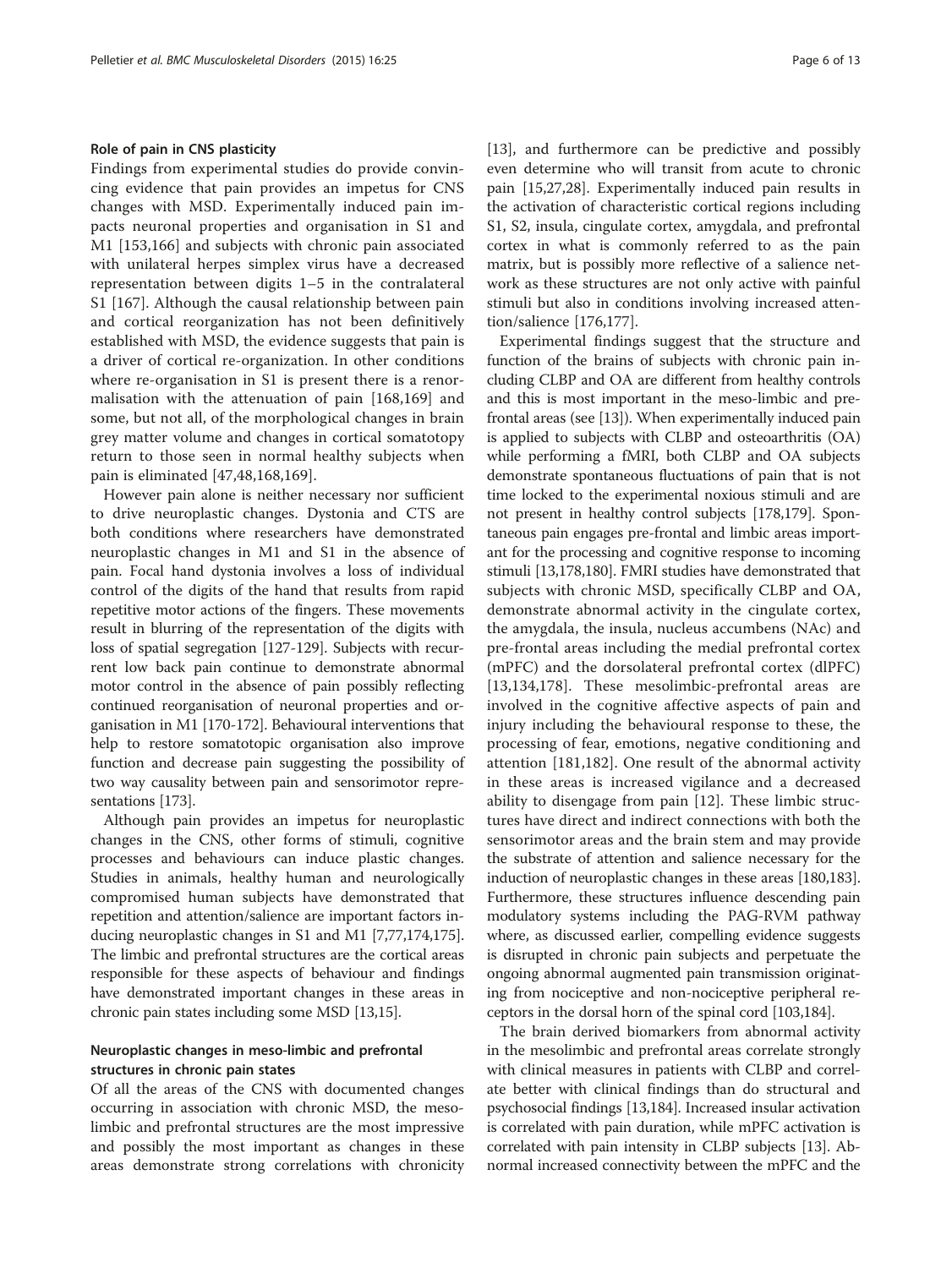NAc is highly predictive (90%) of who will go on to develop CLBP suggesting that there may be pre-disposing biomarkers for the development of chronicity [\[28,](#page-8-0)[179](#page-11-0)]. For a more thorough overview of changes in the mesolimbic and prefrontal areas associated with CMSD excellent reviews have been published [[13,15,](#page-8-0)[184](#page-11-0)].

The complex interrelationship between pain, cortical reorganization, disability, and abnormal motor behaviour is compounded by the implication of psychological factors associated with chronic pain and injury. Catastrophization ("tendency to focus and magnify pain sensation, and to feel helpless in the face of pain") and fear play a role in the etiology and prognosis of chronic pain conditions [[185-](#page-11-0)[188\]](#page-12-0). Psychosocial factors predict variance in pain, gait velocity, and psychological disability in OA subjects, appear to increase pain and disability (see [[185,186\]](#page-11-0)), impact pain perception in healthy controls [[186](#page-11-0)[,189\]](#page-12-0), and may result in a learned avoidance behaviour perpetuating the disability [[185](#page-11-0)[,190\]](#page-12-0). These changes in the pre-frontal cortex activation are also consistent with fMRI studies that have correlated changes in prefrontal activity with psychosocial variables involved in CLBP and OA, including dlPFC activity being negatively correlated with Pain Catastrophizing Scores and mPFC activity correlated with fear-avoidance/anxiety [\[12](#page-8-0)[,191,192](#page-12-0)]. Pain catastrophizing and fear-avoidance cause behavioural changes and may be responsible for changes in neuronal properties and somatotopic reorganization because of disuse similar to learned non-use in stroke patients [\[193,194](#page-12-0)]. Neural circuits not actively engaged in task performance for an extended period of time begin to degrade [\[7,](#page-8-0)[195](#page-12-0)]. Prolonged nonuse of the affected limb may lead to a vicious cycle whereby immobility, changes in cortical representation, and atrophic changes re-enforce each other.

# Integrating CNS changes into a more comprehensive model of chronic MSD

It would appear that behavioural changes and psychological processes in chronic pain subjects involve activity in the meso-limbic and pre-frontal areas that influence pain perception and behaviour. Although speculative, the behavioural changes associated with these changes in meso-limbic and pre-frontal areas may therefore be reflective of salience and increased attention directed towards the injury and associated pain. The meso-limbic and prefrontal structures influence descending modulatory pathways and facilitate the transmission of noxious stimuli which perpetuates the altered transmission of sensory stimuli and appear to influence sensorimotor representations and neuronal properties. It is possible that these changes collectively result in a vicious cycle where injury, pain, altered sensory transmission, sensorimotor changes, behavioural changes, salience, attention, and fear-avoidance may feed off one another perpetuating

the disability. It has been hypothesized that the neuroplastic cortical changes in the meso-limbic prefrontal areas associated with chronic pain states are reflective of learned operant and classic conditioning resulting in the formation of a "pain" memory [[12](#page-8-0)-[14,](#page-8-0)[196](#page-12-0)]. Providing support for this hypothesis are findings where imagery affects pain, swelling, and cortical excitability [\[150](#page-11-0)]. Consistent with the implication of altered neuronal activity in the mesolimbic and prefrontal areas in the pathophysiology of chronic MSD are the findings from educational and cognitive based interventions. Educational programs explaining the neurophysiological mechanisms of pain have proven more effective than back schools (which emphasize end organ dysfunction and behavioural changes to decrease loading of anatomical structures) in CLBP patients [[49](#page-9-0)-[51,](#page-9-0)[197](#page-12-0)]. These educational programs attack faulty pain beliefs which lead to fear-avoidance often present with chronic MSD [\[198\]](#page-12-0). The findings that altered functional connectivity in these areas are the best predictors of chronicity in the transition from acute to CLBP further supports the argument as to the importance of the changes in these areas in the pathophysiology of MSD [[28](#page-8-0)]. These findings are inconsistent with a structuralpathology paradigm of a solely peripherally driven source of dysfunction in chronic MSD. Chronic MSD such as OA and CLBP, and possibly other MSD may have prominent CNS contributions with peripheral and central factors, cortical and limbic areas, all playing a role in the pain and dysfunction they produce [\[11,](#page-8-0)[45](#page-9-0)]. Collectively these findings of changes in meso-limbic and prefrontal structures provide compelling evidence that CNS changes contribute to the pathophysiology of at least some chronic MSD and conversely, that the structural-pathology paradigm of local tissue compromise being solely at the root of chronic MSD is at the very least incomplete and insufficient. A model integrating central neurophysiological modifications must be integrated into the present paradigm to broaden its scope and be further investigated.

# Impact of CNS plasticity in the rehabilitation of chronic MSD

Restoration of motor activity and function are integral to current practice in rehabilitation [[51,](#page-9-0)[199](#page-12-0)]. The notion of addressing neuroplastic changes is well established in neurological rehabilitation [\[32\]](#page-8-0). Interventions presently utilized in conventional rehabilitative care may result from peripheral and central mechanisms and it remains a challenge to distinguish their relative contribution. For example, resistance training in subjects with non-specific shoulder and neck pain increased local and distal pressure pain thresholds suggestive a central mechanism underlying these effects [\[200\]](#page-12-0). However studies also demonstrate that specific types of interventions may be better suited at inducing neuroplastic changes [[10](#page-8-0)[,62,76,](#page-9-0)[160](#page-11-0)].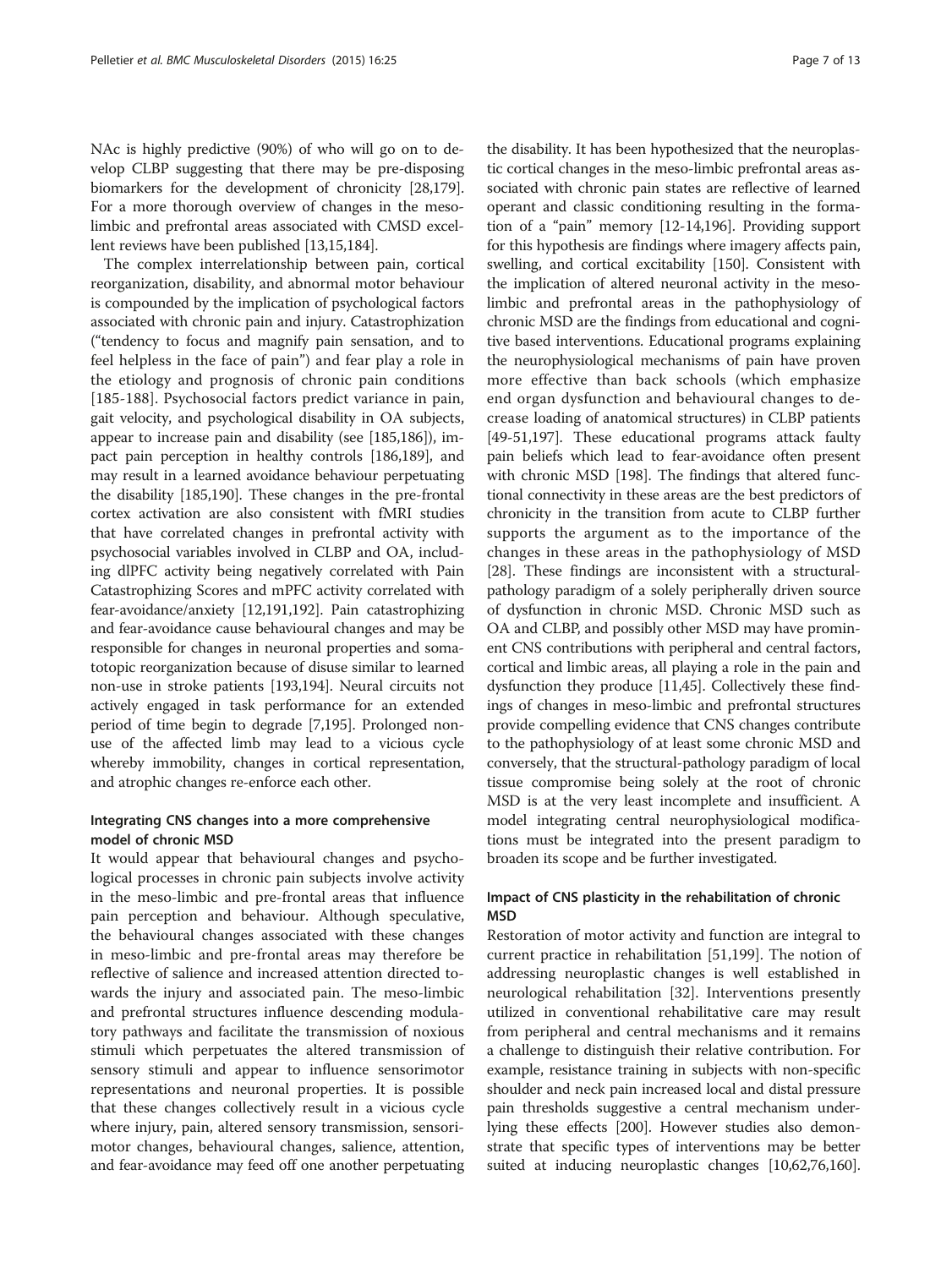Rehabilitative interventions specifically addressing neurophysiological changes, in addition to peripheral end organ dysfunction, may prove to be an important avenue of investigation in the hope to improve treatment success in the rehabilitation of musculoskeletal injuries [\[10,32\]](#page-8-0). Studies in animal models have demonstrated that the neuroplastic changes in S1 and M1 occur concurrently with tissue damage, inflammation, and motor impairment and therefore would need to be addressed early on in the rehabilitation process [\[34,](#page-8-0)[201](#page-12-0)]. Addressing neurophysiological changes would involve interventions in an attempt to minimize and/or normalize structure, function and organization to that found in uninjured healthy controls by explicitly targeting and priming neuronal structures and processes including those in the sensorimotor, mesolimbic and pre-frontal areas. These could include incorporating approaches to present conventional care such as education of neuronal and pain processes [[51](#page-9-0),[197](#page-12-0)], cognitive based interventions such as Cognitive Behavioural Therapy [\[202,203](#page-12-0)] and Mindfulness Based Stress Reduction [\[204,205](#page-12-0)] which have been associated with changes in pre-frontal and meso-limbic structures [[206](#page-12-0)-[211](#page-12-0)], mental imagery [\[29](#page-8-0)], peripheral sensory and electrical stimulation [[63](#page-9-0)[,147](#page-11-0)], visual distortion and the use of non-invasive brain stimulation such as Transcranial Direct Current Stimulation and TMS for example to alter neuronal processes [\[212-214\]](#page-12-0). Effect sizes of rehabilitation approaches are consistently small regardless of intervention in many MSD and therefore multiple and progressive interventions may be warranted [\[51\]](#page-9-0).

# Research

Research investigating changes in S1 and M1 across a large range of MSD, including changes in responsiveness, inhibitory processes, and somatotopic organization would help elucidate the mechanisms and their presence in MSD. Subsequent studies evaluating novel treatment approaches such as motor skill training, mental imagery, action observation, mirror therapy, peripheral sensory stimulation and cortical stimulation as adjuncts to traditional rehabilitative care for MSD to impact neuronal responsiveness and reorganization are needed. Research in changes in neuronal processes and organization of techniques presently utilized in rehabilitation, such as manual therapies, may help elucidate the physiological mechanisms of action and lead to more effective application and outcomes. Further research of the plastic changes occurring in meso-limbic and prefrontal areas and the complex interrelationship between structures and connections on these areas, cortical sensorimotor areas, descending modulatory processes, and psychological traits and behaviours associated with CMSD will not only increase our comprehension, but help guide the development of more effective pharmacological, behavioural and rehabilitative interventions.

#### Summary

In our opinion the present structural-pathology paradigm guiding treatment for MSD is at the very least incomplete as it fails to integrate recent findings of important neurophysiological changes associated with chronic MSD and that appear to be involved in the pathophysiology of these conditions either in isolation or co-existing with peripheral mechanisms. Musculoskeletal injury, in addition to the local damage to anatomical structures and inflammation, results in changes in sensory stimuli, transmission and processing including neuroplastic changes along the neuroaxis of pain within the spinal cord and brain stem, in the properties and functions of neurons within S1 and M1. There are associated changes also found in the mesolimbic pre-frontal areas in subjects with chronic MSD some which may pre-dispose the injury. The neuroplastic changes may occur rapidly in response to injury causing adaptive changes that may help in the protection and healing response. However, these changes may persist and no longer perform their intended function contributing to the development of chronic disability and dysfunctional pain with enduring neuroplastic changes along the neuroaxis of pain resulting in peripheral and central sensitization, in the sensorimotor areas affecting perception and motor behavior, and in the meso-limbic prefrontal areas influencing emotional, attentional and cognitive processes [\[11,31,](#page-8-0)[44](#page-9-0)]. In some musculoskeletal conditions the responsiveness and somatotopic organization in S1 and M1, including changes in excitability, the blurring of the representation of anatomical structures and a shift in the representation of muscles within somatotopic representations are present. These changes in properties, function and organization within the CNS often correlate with the severity and duration of pain, functional changes including aspects of motor control, psychological traits associated with the chronic pain states, and can be predictive of prognosis. These findings have important implications in the rehabilitation of MSD. Many questions remain to be answered including the specific nature of the contribution of these neuroplastic changes to the clinical condition specifically in relation to causation and how widespread these changes are with different MSD. In this respect, we are in agreement with the hypothesis that failure of rehabilitative and medical interventions to treat these chronic musculoskeletal conditions effectively may stem from failure to address these neuroplastic cortical changes and are of the opinion that the elaboration and evaluation of rehabilitative interventions, some presently utilised in neurological rehabilitation, in the prevention and treatment of chronic MSD are desirable [\[31,32\]](#page-8-0).

#### Abbreviations

MSD: Musculoskeletal disorders; CNS: Central nervous system; SEP: Somatosensory evoked potentials; CLBP: Chronic low back pain; OA: Osteoarthritis; PFPS: Patella-femoral pain syndrome; LA: Lateral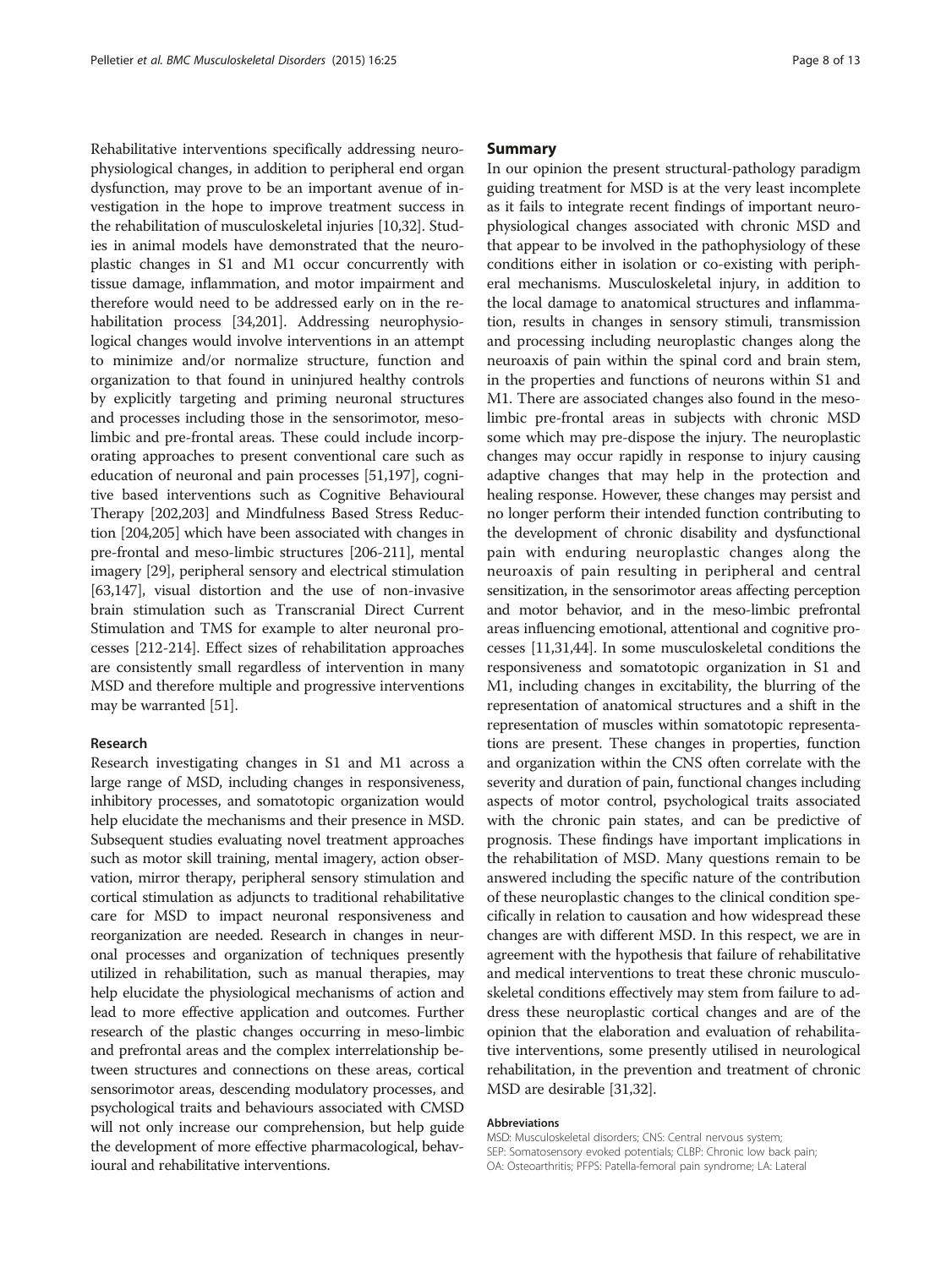<span id="page-8-0"></span>epicondylitis; CTS: Carpal tunnel syndrome; PAG: Periaqueductal gray; RVM: Rostral ventromedial; S1: Primary somatosensory cortex; M1: Primary motor cortex; ACL: Anterior cruciate ligament; fMRI: Functional magnetic resonance imaging; SEP: Somatosensory evoked potentials; PLP: Phantom limb pain; CRPS: Complex regional pain syndrome; TMS: Transcranial magnetic stimulation; MEP: Motor evoked potential; NAc: Nucleus accumbens; mPFC: Medial prefrontal cortex; dlPFC: Dorsolateral prefrontal cortex.

#### Competing interests

The authors declare that they have no competing interests.

#### Authors' contributions

RP was the principal author for the manuscript. JH and DB participated in the elaboration, content and drafting of the manuscript. All authors read and approved the final manuscript.

#### Authors' information

RP is an osteopath and has been working as a clinical therapist for more than 20 years with individuals suffering from chronic musculoskeletal disorders. He is presently enrolled in a PhD program involved in research looking at neuroplastic changes in the primary motor cortex associated with chronic wrist and hand conditions including carpal tunnel syndrome and osteoarthritis. His PhD supervisors are JH and DB.

JH research interests include the study of neuroplasticity in the primary motor cortex to assess and improve upper extremity function in stroke patients utilizing Transcranial Magnetic Stimulation.

DB has performed research in the kinetic and electromyographic assessment of hand and finger function in neurological and musculoskeletal disorders.

#### Author details

<sup>1</sup>École de réadaptation, Faculté de médecine, Université de Montréal, C.P. 6128, succursale Centre-ville, Montréal H3C 3 J7, Québec, Canada. <sup>2</sup>Centre for Interdisciplinary Research in Rehabilitation of Greater Montreal (CRIR), Institut de réadaptation Gingras-Lindsay-de-Montréal, Montréal, Québec, Canada.

#### Received: 10 June 2014 Accepted: 27 January 2015 Published online: 12 February 2015

#### References

- Wand BM, Parkitny L, O'Connell NE, Luomajoki H, McAuley JH, Thacker M, et al. Cortical changes in chronic low back pain: current state of the art and implications for clinical practice. Man Ther. 2011;16:15–20.
- 2. Stadnik TW, Lee RR, Coen HL, Neirynck E, Buisseret TS, Osteaux M. Annular tears and disk herniation: prevalence and contrast enhancement on MR images in the absence of low back pain or sciatica. Radiology. 1998;206:49–55.
- Tempelhof S, Rupp S, Seil R. Age-related prevalence of rotator cuff tears in asymptomatic shoulders. J Shoulder Elbow Surg. 1999;8:296–9.
- 4. Teresi L, Lufkin R, Reicher M, Moffit B, Vinuela F, Wilson G, et al. Asymptomatic degenerative disk disease and spondylosis of the cervical spine: MR imaging. Radiology. 1987;164:83–8.
- 5. Mazanec DJ, Benzel EC. Acute low back pain and radiculopathy: MR imaging findings and their prognostic role and effect on outcome. Radiology. 2005;237:597–604.
- 6. Finan PH, Buenaver LF, Bounds SC, Hussain S, Park RJ, Haque UJ, et al. Discordance between pain and radiographic severity in knee osteoarthritis: findings from quantitative sensory testing of central sensitization. Arthritis Rheum. 2013;65:363–72.
- 7. Kleim JA, Jones TA. Principles of experience-dependent neural plasticity: implications for rehabilitation after brain damage. J Speech Lang Hear Res. 2008;51:S225–39.
- 8. Pascual-Leone A, Freitas C, Oberman L, Horvath JC, Halko M, Eldaief M, et al. Characterizing brain cortical plasticity and network dynamics across the age-span in health and disease with TMS-EEG and TMS-fMRI. Brain Topogr. 2011;24:302–15.
- Sanes JN, Donoghue JP. Plasticity and primary motor cortex. Annu Rev Neurosci. 2000;23:393–415.
- 10. Boudreau SA, Farina D, Falla D. The role of motor learning and neuroplasticity in designing rehabilitation approaches for musculoskeletal pain disorders. Man Ther. 2010;15:410–4.
- epicondylalgia. Br J Sports Med. 2009;43:252–8. 12. Davis KD, Moayedi M. Central mechanisms of pain revealed through
- functional and structural MRI. J Neuroimmune Pharmacol. 2013;8:518–34.
- 13. Apkarian AV, Hashmi JA, Baliki MN. Pain and the brain: specificity and plasticity of the brain in clinical chronic pain. Pain. 2011;152:S49.
- 14. Moseley GL, Flor H. Targeting cortical representations in the treatment of chronic pain a review. Neurorehabil Neural Repair. 2012;26:646–52.
- 15. Mansour A, Farmer M, Baliki M, Apkarian AV. Chronic pain: the role of learning and brain plasticity. Restor Neurol Neurosci. 2014;32:129–39.
- 16. Latremoliere A, Woolf CJ. Central sensitization: a generator of pain hypersensitivity by central neural plasticity. J Pain. 2009;10:895–926.
- 17. Flor H, Braun C, Elbert T, Birbaumer N. Extensive reorganization of primary somatosensory cortex in chronic back pain patients. Neurosci Lett. 1997;224:5–8.
- 18. Tsao H, Galea M, Hodges P. Reorganization of the motor cortex is associated with postural control deficits in recurrent low back pain. Brain. 2008;131:2161–71.
- 19. Tsao H, Danneels LA, Hodges PW. ISSLS prize winner: smudging the motor brain in young adults with recurrent low back pain. Spine (Phila Pa 1976). 2011;36:1721–7.
- 20. Bray H, Moseley GL. Disrupted working body schema of the trunk in people with back pain. Br J Sports Med. 2011;45:168–73.
- 21. Lotze M, Moseley GL. Role of distorted body image in pain. Curr Rheumatol Rep. 2007;9:488–96.
- 22. Hodges PW, Tucker K. Moving differently in pain: a new theory to explain the adaptation to pain. Pain. 2011;152:S90–8.
- 23. Forget N, Piotte F, Arsenault J, Harris P, Bourbonnais D. Bilateral thumb's active range of motion and strength in de Quervain's disease: comparison with a normal sample. J Hand Ther. 2008;21:276–84.
- 24. Heales L, Lim E, Hodges P, Vicenzino B. Sensory and motor deficits exist on the non-injured side of patients with unilateral tendon pain and disability implications for central nervous system involvement: a systematic review with meta-analysis. Br J Sports Med. 2013;48:1400–6.
- 25. Koltzenburg M, Wall PD, McMahon SB. Does the right side know what the left is doing? Trends Neurosci. 1999;22:122–7.
- 26. Woolf CJ. Central sensitization: implications for the diagnosis and treatment of pain. Pain. 2011;152:S2–15.
- 27. Baliki MN, Petre B, Torbey S, Herrmann KM, Huang L, Schnitzer TJ, et al. Corticostriatal functional connectivity predicts transition to chronic back pain. Nat Neurosci. 2012;15:1117–9.
- 28. Mansour AR, Baliki MN, Huang L, Torbey S, Herrmann KM, Schnitzer TJ, et al. Brain white matter structural properties predict transition to chronic pain. Pain. 2013;154:2160–8.
- 29. Bowering KJ, O'Connell NE, Tabor A, Catley MJ, Leake HB, Moseley GL, et al. The effects of graded motor imagery and its components on chronic pain: a systematic review and meta-analysis. J Pain. 2012;14:3–13.
- 30. Moseley GL. Graded motor imagery is effective for long-standing complex regional pain syndrome: a randomised controlled trial. Pain. 2004;108:192–8.
- 31. Wand BM, O'Connell NE. Chronic non-specific low back pain sub-groups or a single mechanism? BMC Musculoskelet Disord. 2008;9:11.
- 32. Snodgrass SJ, Heneghan NR, Tsao H, Stanwell P, Rivett DA, van Vliet PM. Recognising neuroplasticity in musculoskeletal rehabilitation: a basis for greater collaboration between musculoskeletal and neurological physiotherapists. Man Ther. 2014;19:614–7.
- 33. Kapreli E, Athanasopoulos S, Gliatis J, Papathanasiou M, Peeters R, Strimpakos N, et al. Anterior cruciate ligament deficiency causes brain plasticity: a functional MRI study. Am J Sports Med. 2009;37:2419–26.
- 34. Barr AE, Barbe MF, Clark BD. Work-related musculoskeletal disorders of the hand and wrist: epidemiology, pathophysiology, and sensorimotor changes. J Orthop Sports Phys Ther. 2004;34:610–27.
- 35. Barr AE. Tissue pathophysiology, neuroplasticity and motor behavioural changes in painful repetitive motion injuries. Man Ther. 2006;11:173–4.
- 36. Barbe M, Barr A, Gorzelany I, Amin M, Gaughan J, Safadi F. Chronic repetitive reaching and grasping results in decreased motor performance widespread tissue responses in a rat model of MSD. J Orthop Res. 2003;21:167–76.
- 37. Barr A, Barbe M. Inflammation reduces physiological tissue tolerance in the development of work-related musculoskeletal disorders. J Electromyogr Kinesiol. 2004;14:77–85.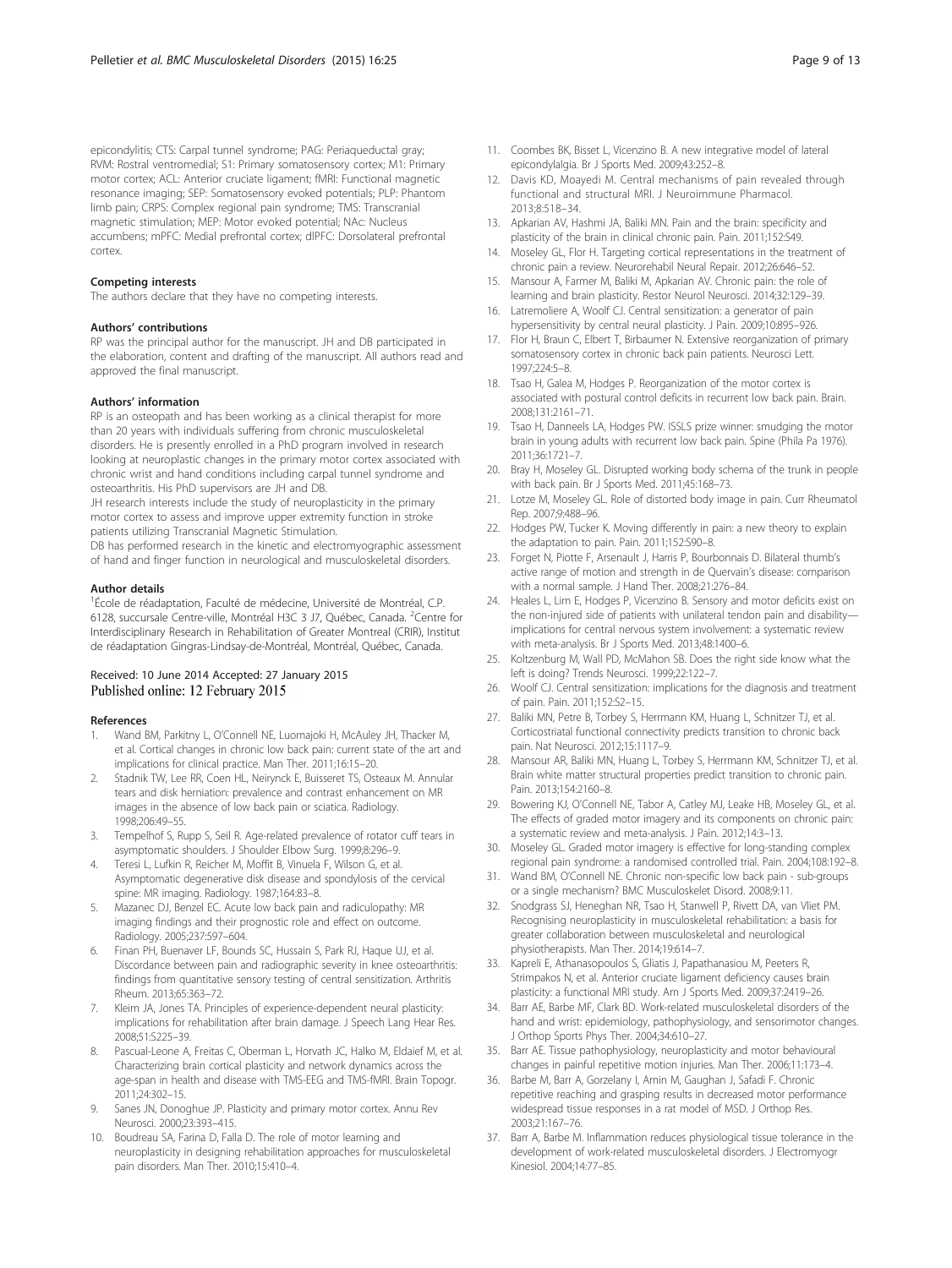- <span id="page-9-0"></span>38. Fredberg U, Stengaard-Pedersen K. Chronic tendinopathy tissue pathology, pain mechanisms, and etiology with a special focus on inflammation. Scand J Med Sci Sports. 2008;18:3–15.
- 39. Barbe MF, Barr AE. Inflammation and the pathophysiology of work-related musculoskeletal disorders. Brain Behav Immun. 2006;20:423–9.
- 40. Barr A, Safadi F, Garvin R, Popoff S, Barbe M. Evidence of progressive tissue pathophysiology and motor degradation in a rat model of work related musculoskeletal disease. In: Proceedings of the IAE/HFES Congress. San Diego, CA: Human Factors and Ergonomic Society; 2000.
- 41. Sandell LJ, Aigner T. Articular cartilage and changes in arthritis. An introduction: cell biology of osteoarthritis. Arthritis Res. 2001;3:107–13.
- 42. Petersen-Felix S, Curatolo M. Neuroplasticity–an important factor in acute and chronic pain. Swiss Med Wkly. 2002;132:273–8.
- 43. Wilder-Smith OH, Tassonyi E, Arendt-Nielsen L. Preoperative back pain is associated with diverse manifestations of central neuroplasticity. Pain. 2002;97:189–94.
- 44. Costigan M, Scholz J, Woolf CJ. Neuropathic pain: a maladaptive response of the nervous system to damage. Annu Rev Neurosci. 2009;32:1–32.
- 45. Phillips K, Clauw DJ. Central pain mechanisms in chronic pain states–maybe it is all in their head. Best Pract Res Clin Rheumatol. 2011;25:141–54.
- 46. Langevin HM, Sherman KJ. Pathophysiological model for chronic low back pain integrating connective tissue and nervous system mechanisms. Med Hypotheses. 2007;68:74–80.
- 47. Rodriguez-Raecke R, Niemeier A, Ihle K, Ruether W, May A. Brain gray matter decrease in chronic pain is the consequence and not the cause of pain. J Neurosci. 2009;29:13746–50.
- 48. Seminowicz DA, Wideman TH, Naso L, Hatami-Khoroushahi Z, Fallatah S, Ware MA, et al. Effective treatment of chronic low back pain in humans reverses abnormal brain anatomy and function. J Neurosci. 2011;31:7540–50.
- 49. Moseley GL, Nicholas MK, Hodges PW. A randomized controlled trial of intensive neurophysiology education in chronic low back pain. Clin J Pain. 2004;20:324–30.
- 50. Koes BW, van Tulder MW, van der Windt DA, Bouter LM. The efficacy of back schools: a review of randomized clinical trials. J Clin Epidemiol. 1994;47:851–62.
- 51. Nijs J, Meeus M, Cagnie B, Roussel N, Dolphens M, Van Oosterwijck J, et al. A modern neuroscience approach to chronic spinal pain: combining pain neuroscience education with cognition-targeted motor control training. Phys Ther. 2014;94:730–8.
- 52. Louw A, Diener I, Butler DS, Puentedura EJ. The effect of neuroscience education on pain, disability, anxiety, and stress in chronic musculoskeletal pain. Arch Phys Med Rehabil. 2011;92:2041–56.
- 53. Pascual-Leone A, Nguyet D, Cohen LG, Brasil-Neto JP, Cammarota A, Hallett M. Modulation of muscle responses evoked by transcranial magnetic stimulation during the acquisition of new fine motor skills. J Neurophysiol. 1995;74:1037–45.
- 54. Tyc F, Boyadjian A, Devanne H. Motor cortex plasticity induced by extensive training revealed by transcranial magnetic stimulation in human. Eur J Neurosci. 2005;21:259–66.
- Recanzone GH, Merzenich MM, Jenkins WM, Grajski KA, Dinse HR. Topographic reorganization of the hand representation in cortical area 3b owl monkeys trained in a frequency-discrimination task. J Neurophysiol. 1992;67:1031–56.
- 56. Hasenkamp W, Barsalou LW. Effects of meditation experience on functional connectivity of distributed brain networks. Front Hum Neurosci. 2012;6:1–14.
- 57. Bayona NA, Bitensky J, Teasell R. Plasticity and reorganization of the uninjured brain. Top Stroke Rehabil. 2005;12:1–10.
- 58. Nudo RJ, Milliken GW, Jenkins WM, Merzenich MM. Use-dependent alterations of movement representations in primary motor cortex of adult squirrel monkeys. J Neurosci. 1996;16:785–807.
- 59. Kleim JA, Barbay S, Nudo RJ. Functional reorganization of the rat motor cortex following motor skill learning. J Neurophysiol. 1998;80:3321–5.
- 60. Plautz EJ, Milliken GW, Nudo RJ. Effects of repetitive motor training on movement representations in adult squirrel monkeys: role of use versus learning. Neurobiol Learn Mem. 2000;74:27–55.
- 61. Kleim JA, Barbay S, Cooper NR, Hogg TM, Reidel CN, Remple MS, et al. Motor learning-dependent synaptogenesis is localized to functionally reorganized motor cortex. Neurobiol Learn Mem. 2002;77:63–77.
- 62. Adkins DL, Boychuk J, Remple MS, Kleim JA. Motor training induces experience-specific patterns of plasticity across motor cortex and spinal cord. J Appl Physiol. 2006;101:1776–82.
- 63. Flor H. The modification of cortical reorganization and chronic pain by sensory feedback. Appl Psychophysiol Biofeedback. 2002;27:215–27.
- 64. Mercier C, Léonard G. Interactions between pain and the motor cortex: insights from research on phantom limb pain and complex regional pain syndrome. Physioth Can. 2010;63:305–14.
- 65. Bank PJ, Peper CE, Marinus J, Beek PJ, van Hilten JJ. Motor consequences of experimentally induced limb pain: a systematic review. Eur J Pain. 2012.
- 66. Hamilton RH, Pascual-Leone A. Cortical plasticity associated with Braille learning. Trends Cogn Sci. 1998;2:168–74.
- 67. Elbert T, Rockstroh B. Reorganization of human cerebral cortex: the range of changes following use and injury. Neuroscientist. 2004;10:129–41.
- 68. Merzenich MM, Jenkins WM. Reorganization of cortical representations of the hand following alterations of skin inputs induced by nerve injury, skin island transfers, and experience. J Hand Ther. 1993;6:89–104.
- 69. Merzenich MM, Kaas J, Wall J, Nelson R, Sur M, Felleman D. Topographic reorganization of somatosensory cortical areas 3b and 1 in adult monkeys following restricted deafferentation. Neuroscience. 1983;8:33–55.
- 70. Merzenich MM, Nelson RJ, Stryker MP, Cynader MS, Schoppmann A, Zook JM. Somatosensory cortical map changes following digit amputation in adult monkeys. J Comp Neurol. 1984;224:591–605.
- 71. Hamdy S, Rothwell JC, Aziz Q, Singh KD, Thompson DG. Long-term reorganization of human motor cortex driven by short-term sensory stimulation. Nat Neurosci. 1998;1:64–8.
- 72. Fourkas AD, Bonavolontà V, Avenanti A, Aglioti SM. Kinesthetic imagery and tool-specific modulation of corticospinal representations in expert tennis players. Cereb Cortex. 2008;18:2382–90.
- 73. Schwartz JM. A role for volition and attention in the generation of new brain circuitry. Toward a neurobiology of mental force. J Conscious Stud. 1999;6:8–9.
- 74. Classen J, Liepert J, Wise SP, Hallett M, Cohen LG. Rapid plasticity of human cortical movement representation induced by practice. J Neurophysiol. 1998;79:1117–23.
- 75. Hayashi S, Hasegawa Y, Kasai T. Transcranial magnetic stimulation study of plastic changes of human motor cortex after repetitive simple muscle contractions. Percept Mot Skills. 2002;95:699–705.
- 76. Remple M, Bruneau R, VandenBerg P, Goertzen C, Kleim J. Sensitivity of cortical movement representations to motor experience: evidence that skilled learning but not strength training induces cortical reorganisation. Behav Brain Res. 2001;123:133–41.
- 77. Jenkins WM, Merzenich MM, Ochs MT, Allard T, Guic-Robles E. Functional reorganization of primary somatosensory cortex in adult owl monkeys after behaviorally controlled tactile stimulation. J Neurophysiol. 1990;63:82–104.
- 78. Byl NN, Melnick M. The neural consequences of repetition: clinical implications of a learning hypothesis. J Hand Ther. 1997;10:160–74.
- 79. Stanton TR, Lin C-WC, Bray H, Smeets RJ, Taylor D, Law RY, et al. Tactile acuity is disrupted in osteoarthritis but is unrelated to disruptions in motor imagery performance. Rheumatol. 2013;52:1509–19.
- 80. Sofat N, Smee C, Hermansson M, Howard M, Baker EH, Howe FA, et al. Functional MRI demonstrates pain perception in hand osteoarthritis has features of central pain processing. J Biomed Graph Comput. 2013;3:20–6.
- 81. Jensen R, Kvale A, Baerheim A. Is pain in patellofemoral pain syndrome neuropathic? Clin J Pain. 2008;24:384–94.
- 82. Wilgen C, Konopka K, Keizer D, Zwerver J, Dekker R. Do patients with chronic patellar tendinopathy have an altered somatosensory profile?–A Quantitative Sensory Testing (QST) study. Scand J Med Sci Sports. 2011;23:149–55.
- 83. Fernandez-Carnero J, Fernandez-de-Las-Penas C, de la Llave-Rincon AI, Ge HY, Arendt-Nielsen L. Widespread mechanical pain hypersensitivity as sign of central sensitization in unilateral epicondylalgia: a blinded, controlled study. Clin J Pain. 2009;25:555–61.
- 84. Fernandez-de-las-Penas C, de la Llave-Rincon AI, Fernandez-Carnero J, Cuadrado ML, Arendt-Nielsen L, Pareja JA. Bilateral widespread mechanical pain sensitivity in carpal tunnel syndrome: evidence of central processing in unilateral neuropathy. Brain. 2009;132:1472–9.
- 85. Giesecke T, Gracely RH, Grant MA, Nachemson A, Petzke F, Williams DA, et al. Evidence of augmented central pain processing in idiopathic chronic low back pain. Arthritis Rheum. 2004;50:613–23.
- 86. Chien A, Eliav E, Sterling M. Whiplash (grade II) and cervical radiculopathy share a similar sensory presentation: an investigation using quantitative sensory testing. Clin J Pain. 2008;24:595–603.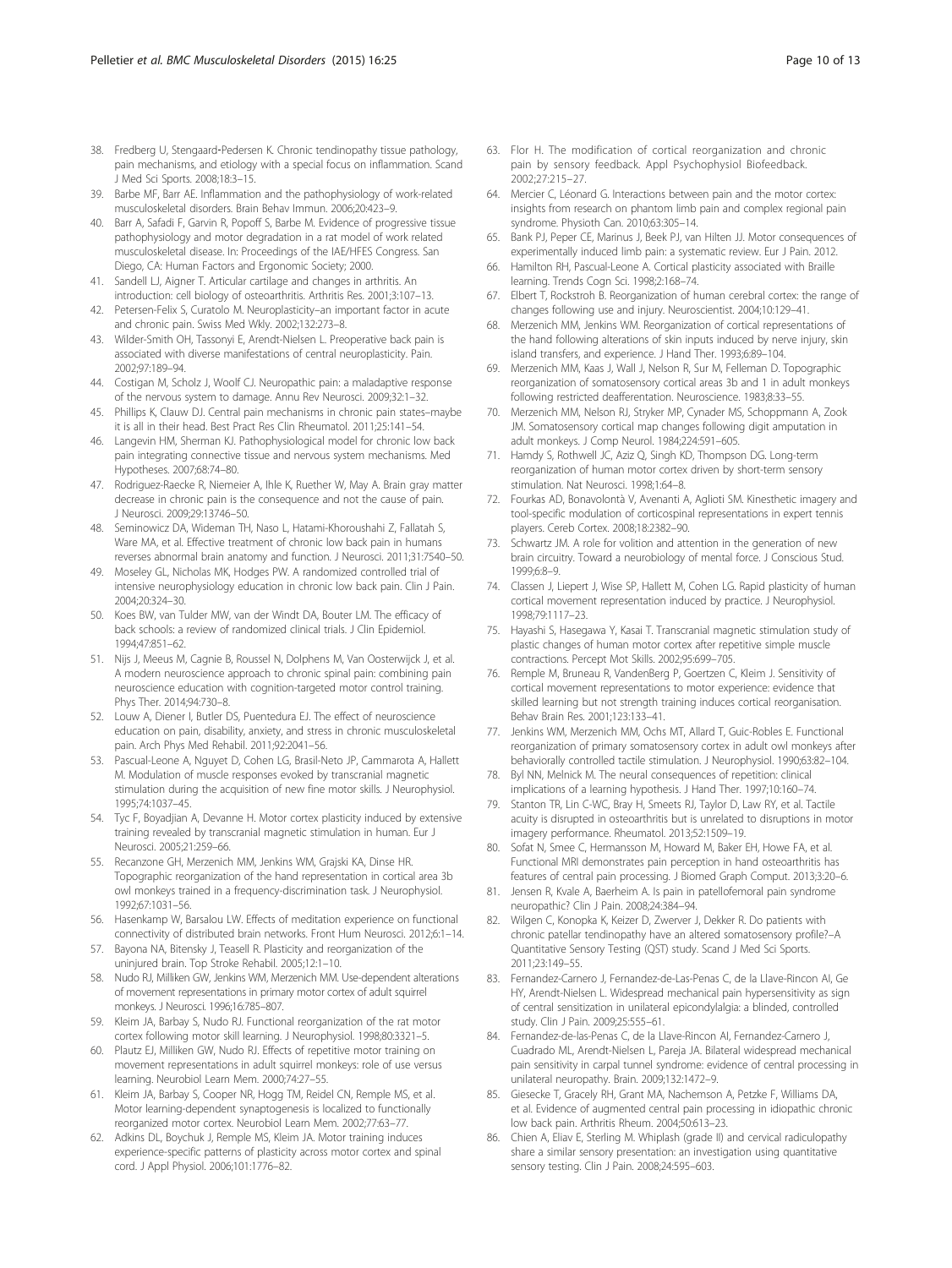- <span id="page-10-0"></span>87. Luomajoki H, Moseley GL. Tactile acuity and lumbopelvic motor control in patients with back pain and healthy controls. Br J Sports Med. 2011;45:437–40.
- 88. Wand BM, Di Pietro F, George P, O'Connell NE. Tactile thresholds are preserved yet complex sensory function is impaired over the lumbar spine of chronic non-specific low back pain patients: a preliminary investigation. Physiotherapy. 2010;96:317–23.
- 89. Moseley GL, Gallagher L, Gallace A. Neglect-like tactile dysfunction in chronic back pain. Neurology. 2012;79:327–32.
- 90. Sharma L, Pai Y. Impaired prorioception and osteoathritis. Curr Opin Rheumatol. 1997;9:253–8.
- 91. Tinazzi M, Fiaschi A, Rosso T, Faccioli F, Grosslercher J, Aglioti M. Neuroplastic changes related to pain occur at multiple levels of the human somatosensory system: a somatosensory-evoked potentials study in patients with cervical radicular pain. J Neurosci. 2000;20:9277–83.
- 92. Brumagne S, Cordo P, Verschueren S. Proprioceptive weighting changes in persons with low back pain and elderly persons during upright standing. Neurosci Lett. 2004;366:63–6.
- 93. Smeulders MJ, Kreulen M, Hage JJ, Ritt MJ, Mulder T. Motor control impairment of the contralateral wrist in patients with unilateral chronic wrist pain. Am J Phys Med Rehabil. 2002;81:177–81.
- 94. Brumagne S, Lysens R, Spaepen A. Lumbosacral position sense during pelvic tilting in men and women without low back pain: test development and reliability assessment. J Orthop Sports Phys Ther. 1999;29:345–51.
- 95. O'Sullivan P, Burnett A, Floyd A, Gadson K, Logiudice J, Miller D, et al. Lumbar repositioning deficit in a specific low back pain population. Spine. 2003;28:1074–9.
- 96. Huysmans MA, Hoozemans MJ, van der Beek AJ, de Looze MP, van Dieen JH. Position sense acuity of the upper extremity and tracking performance in subjects with non-specific neck and upper extremity pain and healthy controls. J Rehabil Med. 2010;42:876–83.
- 97. Gill K, Callaghan M. The measurement of lumbar proprioception in individuals with and without low back pain. Spine. 1998;23:371–7.
- 98. Field J. Back pain: what is happening when it becomes chronic? Clin Chiropractic. 2009;12:45–51.
- 99. Baliki MN, Geha PY, Fields HL, Apkarian AV. Predicting value of pain and analgesia: nucleus accumbens response to noxious stimuli changes in the presence of chronic pain. Neuron. 2010;66:149–60.
- 100. Sterling M, Treleaven J, Edwards S, Jull G. Pressure pain thresholds in chronic whiplash associated disorder: further evidence of altered central pain processing. J Musculoskelatal Pain. 2002;10:69–81.
- 101. Lee YC, Lu B, Bathon JM, Haythornthwaite JA, Smith MT, Page GG, et al. Pain sensitivity and pain reactivity in osteoarthritis. Arthritis Care Res. 2011;63:320–7.
- 102. Arendt-Nielsen L, Nie H, Laursen MB, Laursen BS, Madeleine P, Simonsen OH, et al. Sensitization in patients with painful knee osteoarthritis. Pain. 2010;149:573–81.
- 103. Heinricher M, Tavares I, Leith J, Lumb B. Descending control of nociception: specificity, recruitment and plasticity. Brain Res Rev. 2009;60:214–25.
- 104. De Felice M, Sanoja R, Wang R, Vera-Portocarrero L, Oyarzo J, King T, et al. Engagement of descending inhibition from the rostral ventromedial medulla protects against chronic neuropathic pain. Pain. 2011;152:2701–9.
- 105. Wang R, King T, De Felice M, Guo W, Ossipov MH, Porreca F. Descending facilitation maintains long-term spontaneous neuropathic pain. J Pain. 2013;14:845–53.
- 106. Porreca F, Ossipov MH, Gebhart GF. Chronic pain and medullary descending facilitation. Trends Neurosci. 2002;25:319–25.
- 107. Giesecke T, Gracely R, Clauw D, Nachemson A, Dück M, Sabatowski R, et al. [Central pain processing in chronic low back pain. Evidence for reduced pain inhibition]. Schmerz. 2006;20:411–4. 416–417.
- 108. Yarnitsky D. Conditioned pain modulation (the diffuse noxious inhibitory control-like effect): its relevance for acute and chronic pain states. Curr Opin Anesthesiol. 2010;23:611–5.
- 109. Kosek E, Ordeberg G. Lack of pressure pain modulation by heterotopic noxious conditioning stimulation in patients with painful osteoarthritis before, but not following, surgical pain relief. Pain. 2000;88:69–78.
- 110. Gwilym S, Oag H, Tracey I, Carr A. Evidence that central sensitisation is present in patients with shoulder impingement syndrome and influences the outcome after surgery. J Bone Joint Surg (Br). 2011;93:498–502.
- 111. Farrell M, Gibson S, McMeeken J, Helme R. Pain and hyperalgesia in osteoarthritis of the hands. J Rheumatol. 2000;27:441–7.
- 112. Kambi N, Halder P, Rajan R, Arora V, Chand P, Arora M, et al. Large-scale reorganization of the somatosensory cortex following spinal cord injuries is due to brainstem plasticity. Nat Commun. 2014;5:1–10.
- 113. Jones EG, Pons TP. Thalamic and brainstem contributions to large-scale plasticity of primate somatosensory cortex. Science. 1998;282:1121–5.
- 114. On AY, Uludag B, Taskiran E, Ertekin C. Differential corticomotor control of a muscle adjacent to a painful joint. Neurorehabil Neural Repair. 2004;18:127–33.
- 115. Ochi M, Iwasa J, Uchio Y, Adachi N, Sumen Y. The regeneration of sensory neurones in the reconstruction of the anterior cruciate ligament. J Bone Joint Surg. 1999;81:902–6.
- 116. Ochi M, Iwasa J, Uchio Y, Adachi N, Kawasaki K. Induction of somatosensory evoked potentials by mechanical stimulation in reconstructed anterior cruciate ligaments. J Bone Joint Surg. 2002;84:761–6.
- 117. Héroux M, Tremblay F. Corticospinal excitability associated with unilateral knee dysfunction secondary to anterior cruciate ligament injury. Knee Surg Sports Traumatol Arthrosc. 2006;14:823–33.
- 118. Tsao H, Druitt TR, Schollum TM, Hodges PW. Motor training of the lumbar paraspinal muscles induces immediate changes in motor coordination in patients with recurrent low back pain. J Pain. 2010;11:1120–8.
- 119. Strutton PH, Catley M, McGregor AH, Davey NJ. Corticospinal excitability in patients with unilateral sciatica. Neurosci Lett. 2003;353:33–6.
- 120. Strutton PH, Theodorou S, Catley M, McGregor AH, Davey NJ. Corticospinal excitability in patients with chronic low back pain. J Spinal Disord Tech. 2005;18:420–4.
- 121. Lloyd D, Findlay G, Roberts N, Nurmikko T. Differences in low back pain behavior are reflected in the cerebral response to tactile stimulation of the lower back. Spine (Phila Pa 1976). 2008;33:1372–7.
- 122. Falla D, Farina D. Neuromuscular adaptation in experimental and clinical neck pain. J Electromyogr Kinesiol. 2008;18:255–61.
- 123. Berth A, Pap G, Neuman W, Awiszus F. Central neuromuscular dysfunction of the deltoid muscle in patients with chronic rotator cuff tears. J Orthop Traumatol. 2009;10:135–41.
- 124. Berth A, Pap G, Neumann W, Awiszus F. Altered neuromuscular control of a hand muscle in chronic rotator cuff tears. Arch Orthop Trauma Surg. 2010;130:705–10.
- 125. Byl N, Merzenich M, Cheung S, Bedenbaugh P, Nagarjan S, Jenkins W. A primate model for studying focal hand dystonia and repetitive strain injury: effects on the primary somatosensory cortex. Phys Ther. 1997;77:269–84.
- 126. Byl N, Wilson F, Merzenich M, Melnick M, Scott P, Oakes A, et al. Sensory dysfunction associated with repetitive strain injuries of tendinitis and focal hand dystonia: a comparative study. J Orthop Sports Phys Ther. 1996;23:234–44.
- 127. Byl N, McKenzie A, Nagarajan S. Differences in somatosensory hand organization in a healthy flutist and a flutist with focal hand dystonia: a case report. J Hand Ther. 2000;13:302–9.
- 128. Byl N, Nagarjan S, Merzenich M, Roberts T, McKenzie A. A correlation of clinical neuromusculoskeletal and central somatosensory performance: variability in controls and patients with severe and mild focal hand dystonia: a comparative study. Neural Plast. 2002;9:177–203.
- 129. Butterworth S, Francis S, Kelly E, McGlone F, Bowtell R, Sawle G. Abnormal cortical sensory activation in dystonia: an fMRI study. Mov Disord. 2003;18:673–82.
- 130. Tecchio F, Padua L, Aprile I, Rossini PM. Carpal tunnel syndrome modifies sensory hand cortical somatotopy: a MEG study. Hum Brain Mapp. 2002;17:28–36.
- 131. Tinazzi M, Zanette G, Volpato D, Testoni R, Bonato C, Manganotti P, et al. Neuophysiological evidence of neuroplasticity at multiple levels of the somatosensory system in patients with carpal tunnel syndrome. Brain. 1998;121(Pt 9):1785–94.
- 132. Druschky K, Kaltenhauser M, Hummel C, Drushky A, Huk WJ, Stephan H, et al. Alteration of the somatosensory cortical map in peripheral neuropathy due to capal tunnel syndrome. Neuroreport. 2000;11:3925–30.
- 133. Maeda Y, Kettner N, Sheehan J, Kim J, Cina S, Malatesta C, et al. Altered brain morphometry in carpal tunnel syndrome is associated with median nerve pathology. NeuroImage Clin. 2013;2:313–9.
- 134. Apkarian AV, Sosa Y, Sonty S, Levy RM, Harden RN, Parrish TB, et al. Chronic back pain is associated with decreased prefrontal and thalamic gray matter density. J Neurosci. 2004;24:10410–5.
- 135. Schmidt-Wilcke T, Leinisch E, Ganssbauer S, Draganski B, Bogdahn U, Altmeppen J, et al. Affective components and intensity of pain correlate with structural differences in gray matter in chronic back pain patients. Pain. 2006;125:89–97.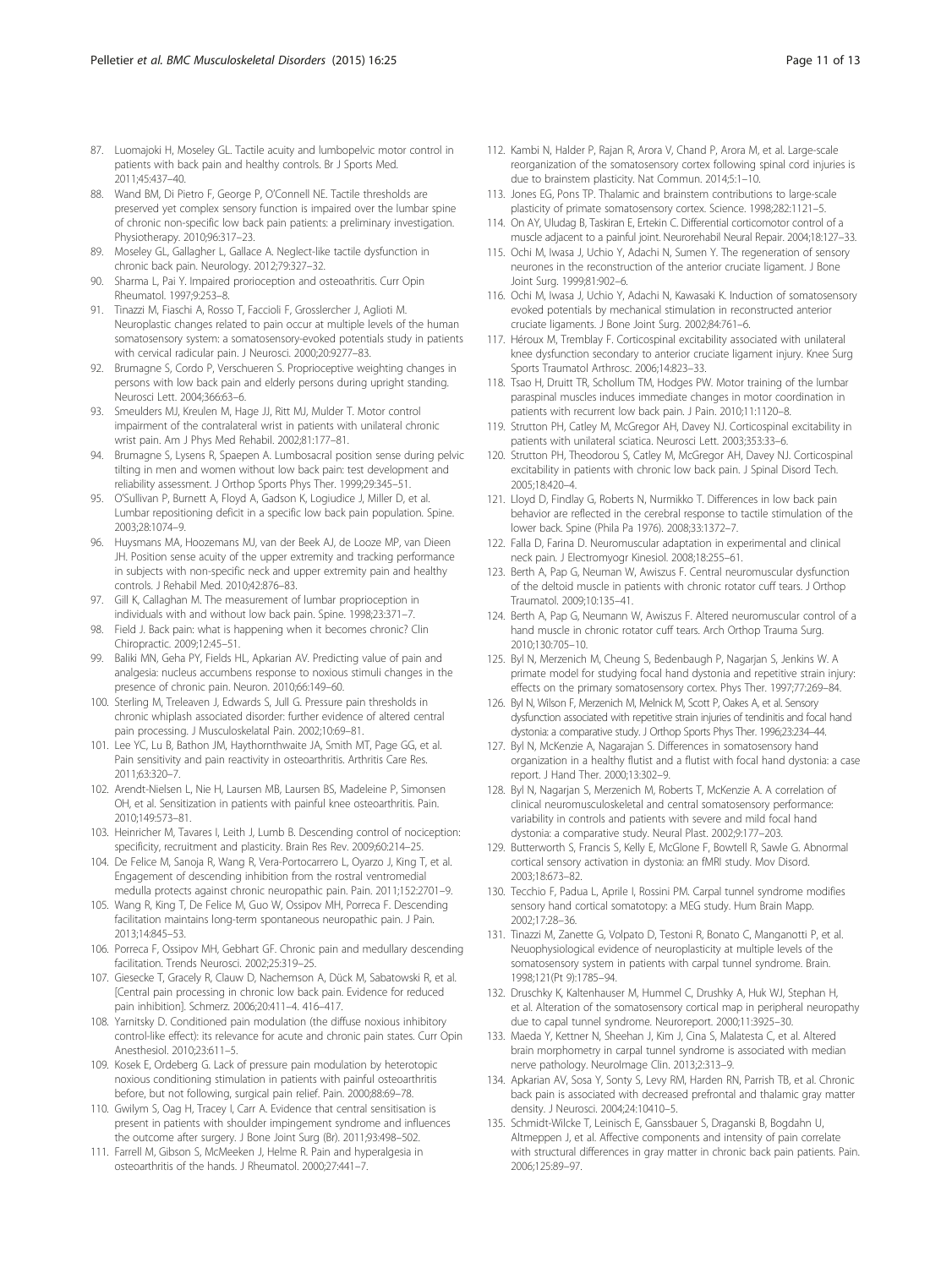- <span id="page-11-0"></span>136. Napadow V, Kettner N, Ryan A, Kwong KK, Audette J, Hui KK. Somatosensory cortical plasticity in carpal tunnel syndrome–a cross-sectional fMRI evaluation. Neuroimage. 2006;31:520–30.
- 137. Preston C, Newport R. Analgesic effects of multisensory illusions in osteoarthritis. Rheumatology. 2011;50:2314–5.
- 138. McCabe CS. When illusion becomes reality. Rheumatology. 2011;50:2151–2.
- 139. Wand BM, Abbaszadeh S, Smith AJ, Catley MJ, Moseley GL. Acupuncture applied as a sensory discrimination training tool decreases movement-related pain in patients with chronic low back pain more than acupuncture alone: a randomised cross-over experiment. Br J Sports Med. 2013;47:1085–9.
- 140. Mancini F, Longo MR, Kammers MP, Haggard P. Visual distortion of body size modulates pain perception. Psychol Sci. 2011;22:325–30.
- 141. Buchner H, Richrath P, Grunholz J, Noppeney U, Waberski TD, Gobbele R, et al. Differential effects of pain and spatial attention on digit representation in the human primary somatosensory cortex. Neuroreport. 2000;11:1289–93.
- 142. Moseley GL, Parsons TJ, Spence C. Visual distortion of a limb modulates the pain and swelling evoked by movement. Curr Biol. 2008;18:R1047–8.
- 143. Swart CM, Stins JF, Beek PJ. Cortical changes in Complex Regional Pain Syndrome (CRPS). Eur J Pain. 2009;13:902–7.
- 144. Bailey J, Nelson S, Lewis J, McCabe CS. Imaging and clinical evidence of sensorimotor problems in CRPS: utilizing novel treatment approaches. Journal of Neuroimmune Pharmacology. 2012;8:564–75.
- 145. McCabe C, Haigh R, Halligan P, Blake D. Simulating sensory–motor incongruence in healthy volunteers: implications for a cortical model of pain. Rheumatology. 2005;44:509–16.
- 146. Osumi M, Imai R, Ueta K, Nakano H, Nobusako S, Morioka S. Factors associated with the modulation of pain by visual distortion of body size. Front Hum Neurosci. 2014;8:1–9.
- 147. Wand BM, O'Connell NE, Di Pietro F, Bulsara M. Managing chronic nonspecific low back pain with a sensorimotor retraining approach: exploratory multiple-baseline study of 3 participants. Phys Ther. 2011;91:535–46.
- 148. Napadow V, Liu J, Li M, Kettner N, Ryan A, Kwong KK, et al. Somatosensory cortical plasticity in carpal tunnel syndrome treated by acupuncture. Hum Brain Mapp. 2007;28:159–71.
- 149. Lewis JS, Coales K, Hall J, McCabe CS. 'Now you see it, now you do not': sensory–motor re-education in complex regional pain syndrome. Hand Therapy. 2011;16:29–38.
- 150. Moseley GL, Zalucki N, Birklein F, Marinus J, van Hilten JJ, Luomajoki H. Thinking about movement hurts: the effect of motor imagery on pain and swelling in people with chronic arm pain. Arthritis Care Res. 2008;59:623–31.
- 151. Moseley L. Motor imagery in people with a history of back pain, current back pain, both, or neither. 2014.
- 152. Tsao H, Galea M, Hodges P. Driving plasticity in the motor cortex in recurrent low back pain. Eur J Pain. 2010;14:832–9.
- 153. Tsao H, Tucker K, Hodges P. Changes in excitability of corticomotor inputs to the trunk muscles during experimentally-induced acute low back pain. Neuroscience. 2011;181:127–33.
- 154. Schabrun SM, Hodges PW. Muscle pain differentially modulates short interval intracortical inhibition and intracortical facilitation in primary motor cortex. J Pain. 2012;13:187–94.
- 155. Del Santo F, Gelli F, Spidalieri R, Rossi A. Corticospinal drive during painful voluntary contractions at constant force output. Brain Res. 2007;1128:91–8.
- 156. Martin PG, Weerakkody N, Gandevia S, Taylor J. Group III and IV muscle afferents differentially affect the motor cortex and motoneurones in humans. J Physiol. 2008;586:1277–89.
- 157. Hodges PW, Moseley GL. Pain and motor control of the lumbopelvic region: effect and possible mechanisms. J Electromyogr Kinesiol. 2003;13:361–70.
- 158. Danneels L, Coorevits P, Cools A, Vanderstaeten G, Cambier D, Witvrouw E, et al. Differences in electromyographic activity in the multifidus muscle and the iliocostalis lumborum between healthy subjects and patients with sub-acute and chronic low back pain. Eur Spine J. 2002;11:13–9.
- 159. Sihvonen T, Lindgren K, Airaksinen O, Manninen H. Movement disturbances of the lumbar spine and abnormal muscle electromyographic findings in recurrent low back pain. Spine. 1997;22:289–95.
- 160. Lundbye Jensen J, Marstrand P, Nielsen J. Motor skill training and strength training are associated with different plastic changes in the central nervous system. J Appl Physiol. 2005;99:1558–68.
- 161. O'Leary S, Falla D, Elliott JM, Jull G. Muscle dysfunction in cervical spine pain: implications for assessment and management. J Orthop Sports Phys Ther. 2009;39:324–33.
- 162. Jull GA, Falla D, Vicenzino B, Hodges PW. The effect of therapeutic exercise on activation of the deep cervical flexor muscles in people with chronic neck pain. Man Ther. 2009;14:696–701.
- 163. Karni A, Meyer G, Jezzard P, Adams MM, Turner R, Ungerleider LG. Functional MRI evidence for adult motor cortex plasticity during motor skill learning. Nature. 1995;377:155–8.
- 164. Svensson P, Romaniello A, Wang K, Arendt-Nielsen L, Sessle BJ. One hour of tongue-task training is associated with plasticity in corticomotor control of the human tongue musculature. Exp Brain Res. 2006;173:165–73.
- 165. Koeneke S, Lutz K, Herwig U, Ziemann U, Jancke L. Extensive training of elementary finger tapping movements changes the pattern of motor cortex excitability. Exp Brain Res. 2006;174:199–209.
- 166. Soros P, Knecht S, Bantel C, Imai T, Wusten R, Pantev C, et al. Functional reorganization of the human primary somatosensory cortex after acute pain demonstrated by magnetoencephalography. Neurosci Lett. 2001;298:195–8.
- 167. Vartiainen N, Kirveskari E, Kallio-Laine K, Kalso E, Forss N. Cortical reorganization in primary somatosensory cortex in patients with unilateral chronic pain. J Pain. 2009;10:854–9.
- 168. Birbaumer N, Lutzenberger W, Montoya P, Larbig W, Unertl K, Topfner S, et al. Effects of regional anesthesia on phantom limb pain are mirrored in changes in cortical reorganization. J Neurosci. 1997;17:5503–8.
- 169. Huse E, Larbig W, Flor H, Birbaumer N. The effect of opioids on phantom limb pain and cortical reorganization. Pain. 2001;90:47–55.
- 170. D'hooge R, Cagnie B, Crombez G, Vanderstraeten G, Achten E, Danneels L. Lumbar muscle dysfunction during remission of unilateral recurrent nonspecific low-back pain: evaluation with muscle functional MRI. Clin J Pain. 2013;29:187–94.
- 171. D'hooge R, Hodges P, Tsao H, Hall L, MacDonald D, Danneels L. Altered trunk muscle coordination during rapid trunk flexion in people in remission of recurrent low back pain. J Electromyogr Kinesiol. 2013;23:173–81.
- 172. Brumagne S, Janssens L, Knapen S, Claeys K, Suuden-Johanson E. Persons with recurrent low back pain exhibit a rigid postural control strategy. Eur Spine J. 2008;17:1177–84.
- 173. Tsao H, Danneels LA, Hodges PW. Smudging the motor brain in young adults with recurrent low back pain. Spine. 2011:36:1721-7.
- 174. Braun C, Haug M, Wiech K, Birbaumer N, Elbert T, Roberts LE. Functional organization of primary somatosensory cortex depends on the focus of attention. Neuroimage. 2002;17:1451–8.
- 175. Stefan K, Wycislo M, Classen J. Modulation of associative human motor cortical plasticity by attention. J Neurophysiol. 2004;92:66–72.
- 176. Legrain V, Iannetti GD, Plaghki L, Mouraux A. The pain matrix reloaded: a salience detection system for the body. Prog Neurobiol. 2011;93:111–24.
- 177. Henry DE, Chiodo AE, Yang W. Central nervous system reorganization in a variety of chronic pain states: a review. PM R. 2011;3:1116–25.
- 178. Parksl EL, Gehal PY, Balikil MN, Katzl J, Schnitzerl TJ, Apkarianl AV. Brain activity for chronic knee osteoarthritis: dissociating evoked pain from spontaneous pain. Eur J Pain. 2011;15:843. e841-843. e814.
- 179. Baliki MN, Chialvo DR, Geha PY, Levy RM, Harden RN, Parrish TB, et al. Chronic pain and the emotional brain: specific brain activity associated with spontaneous fluctuations of intensity of chronic back pain. J Neurosci. 2006;26:12165–73.
- 180. Bushnell MC, Ceko M, Low LA. Cognitive and emotional control of pain and its disruption in chronic pain. Nat Rev Neurosci. 2013;14:502–11.
- 181. Kulkarni B, Bentley D, Elliott R, Julyan PJ, Boger E, Watson A, et al. Arthritic pain is processed in brain areas concerned with emotions and fear. Arthritis Rheum. 2007;56:1345–54.
- 182. Pereira MG, de Oliveira L, Erthal FS, Joffily M, Mocaiber IF, Volchan E, et al. Emotion affects action: midcingulate cortex as a pivotal node of interaction between negative emotion and motor signals. Cogn Affect Behav Neurosci. 2010;10:94–106.
- 183. Paus T. Primate anterior cingulate cortex: where motor control, drive and cognition interface. Nat Rev Neurosci. 2001;2:417–24.
- 184. Apkarian AV, Baliki MN, Geha PY. Towards a theory of chronic pain. Prog Neurobiol. 2009;87:81–97.
- 185. Linton SJ, Shaw WS. Impact of psychological factors in the experience of pain. Phys Ther. 2011;91:700–11.
- 186. Somers TJ, Keefe FJ, Pells JJ, Dixon KE, Waters SJ, Riordan PA, et al. Pain catastrophizing and pain-related fear in osteoarthritis patients: relationships to pain and disability. J Pain Symptom Manage. 2009;37:863–72.
- 187. Wertli MM, Burgstaller JM, Weiser S, Steurer J, Kofmehl R, Held U. Influence of catastrophizing on treatment outcome in patients with nonspecific low back pain: a systematic review. Spine. 2014;39:263–73.